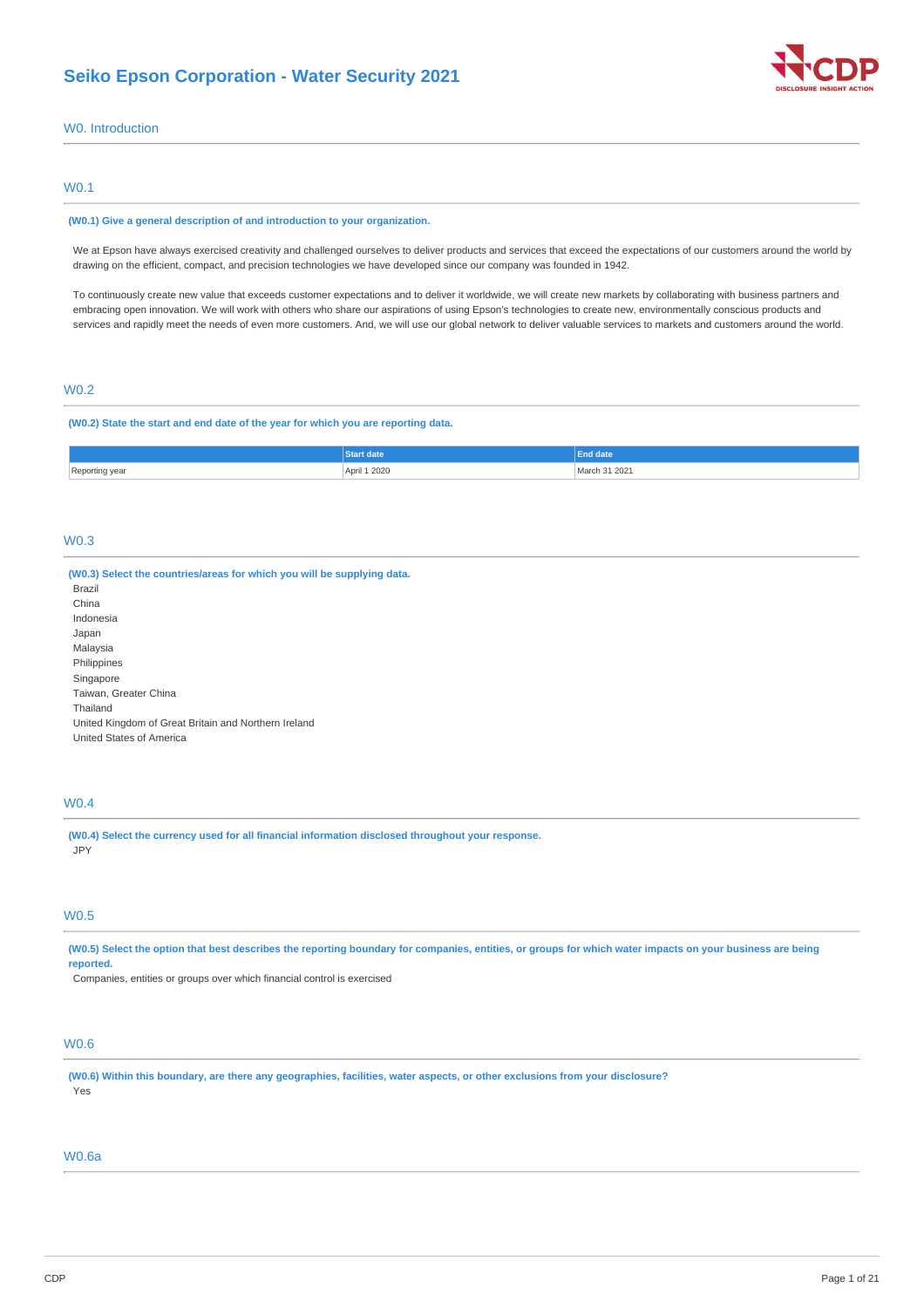## **(W0.6a) Please report the exclusions.**

|          | <b>Exclusion Please explain</b>                                                                                                                                                                           |
|----------|-----------------------------------------------------------------------------------------------------------------------------------------------------------------------------------------------------------|
| Water    | For financial accounting purposes our environmental activities cover all consolidated subsidiaries. In FY2020, 50 domestic and overseas group companies (covering more than 95% of sales revenue),        |
| lused at | were included in the scope of environmental data aggregation. Water used at sales companies has in principle been excluded from the above-stated scope. However, the use of water at sales                |
| sales    | companies is limited to use in the daily life of employees and is negligible compared to the entire Group's total discharge volume. Many of our sales companies' offices are leased, and water is managed |
|          | companie by the property owner and provided pursuant to a lease agreement.                                                                                                                                |
|          |                                                                                                                                                                                                           |

## W1. Current state

## W1.1

## (W1.1) Rate the importance (current and future) of water quality and water quantity to the success of your business.

|                                                                                           | <b>Direct use</b><br>importance use<br>rating | Indirect<br>importance | <b>Please explain</b>                                                                                                                                                                                                                                                                                                                                                                                                                                                                                                                                                                    |
|-------------------------------------------------------------------------------------------|-----------------------------------------------|------------------------|------------------------------------------------------------------------------------------------------------------------------------------------------------------------------------------------------------------------------------------------------------------------------------------------------------------------------------------------------------------------------------------------------------------------------------------------------------------------------------------------------------------------------------------------------------------------------------------|
|                                                                                           |                                               | rating                 |                                                                                                                                                                                                                                                                                                                                                                                                                                                                                                                                                                                          |
| Sufficient amounts of<br>good quality freshwater<br>available for use                     | Vital                                         | Vital                  | Epson uses large quantities of good quality freshwater in the manufacture of electronic components such as semiconductors. Our suppliers adopt similar<br>manufacturing processes to us and use large volumes of good quality freshwater. Therefore, the ability to use good quality freshwater in the operation of our<br>plants is vital to the continued operation of both Epson and our suppliers. Neither Epson nor our suppliers anticipates any major changes in our assessment of the<br>importance of good quality freshwater to continue similar operations in the future.     |
| Sufficient amounts of<br>recycled, brackish<br>and/or produced water<br>available for use | Important                                     | Important              | We use recycled water in production facilities and air conditioning equipment when manufacturing electronic components such as semiconductors. Our suppliers<br>also have similar equipment and machinery and use recycled water. Therefore, the ability to use recycled water in the operation of our plants is important, even if<br>it is not vital, to the continued operation of both Epson and our suppliers. Neither Epson nor our suppliers anticipates any major changes in our assessment of the<br>importance of recycled water to continue similar operations in the future. |

## W1.2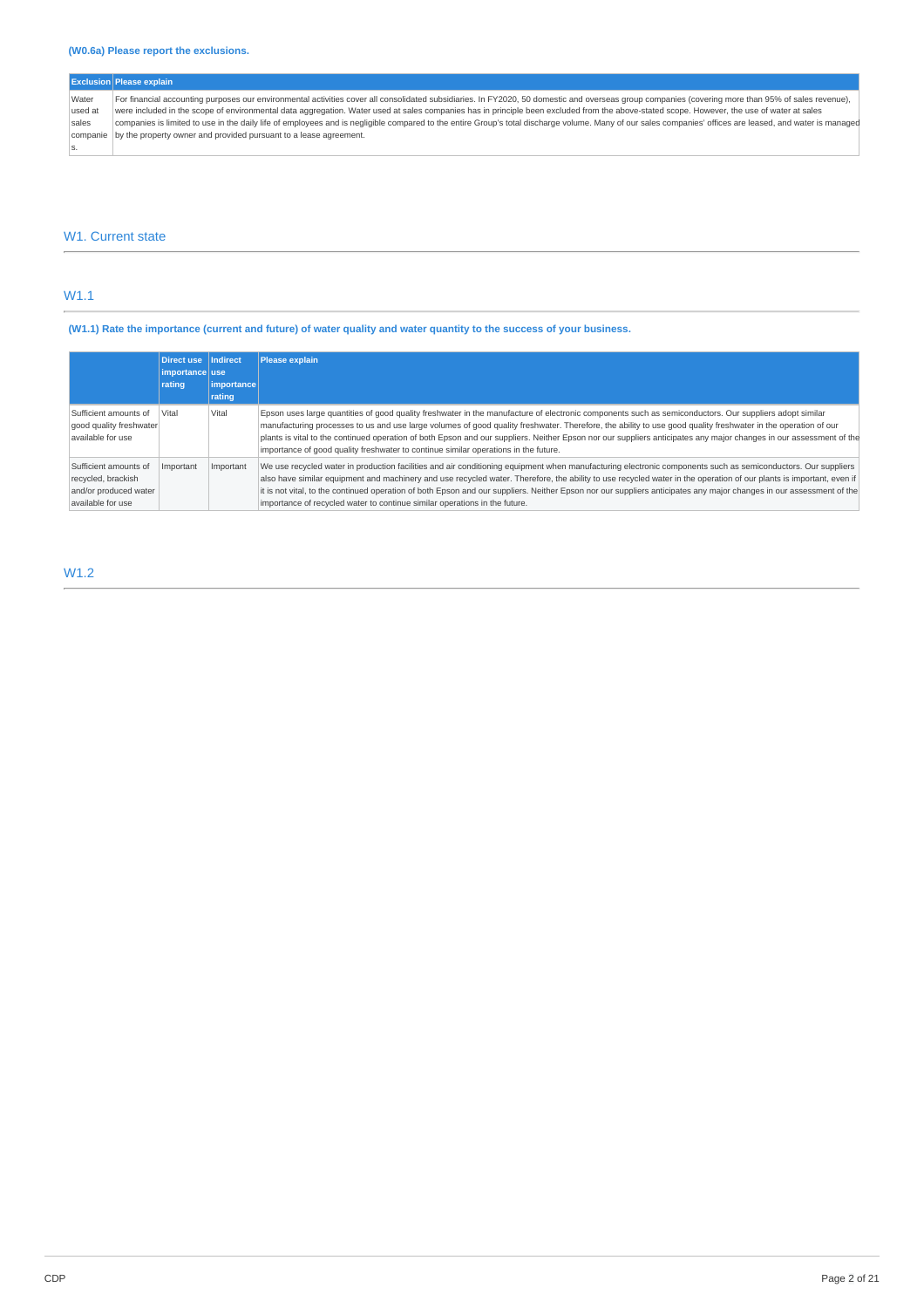## (W1.2) Across all your operations, what proportion of the following water aspects are regularly measured and monitored?

|                                                                                                                                                 | % of<br>sites/facilities/operations | <b>Please explain</b>                                                                                                                                                                                                                                                                                                                                                                                                                                                                                                                                                                                                                                                                                                                                                                                                                                                                                                                                                                                                                         |
|-------------------------------------------------------------------------------------------------------------------------------------------------|-------------------------------------|-----------------------------------------------------------------------------------------------------------------------------------------------------------------------------------------------------------------------------------------------------------------------------------------------------------------------------------------------------------------------------------------------------------------------------------------------------------------------------------------------------------------------------------------------------------------------------------------------------------------------------------------------------------------------------------------------------------------------------------------------------------------------------------------------------------------------------------------------------------------------------------------------------------------------------------------------------------------------------------------------------------------------------------------------|
| Water withdrawals -<br>total volumes                                                                                                            | 100%                                | Epson Group has built an environmental information management system called SeeMS to gather and disclose environmental data. Each month, the person in<br>charge of each site/facility enters water withdrawal data into SeeMS, which enables us to monitor total water withdrawals. The amount of water withdrawn is<br>normally measured continuously using a flowmeter, and the person in charge of each site/facility enters such data into SeeMS.                                                                                                                                                                                                                                                                                                                                                                                                                                                                                                                                                                                        |
| Water withdrawals -<br>volumes by source                                                                                                        | 100%                                | Epson Group has built an environmental information management system called SeeMS to gather and disclose environmental data. Each month, the person in<br>charge of each site/facility enters withdrawal volumes by water source into SeeMS, which enables us to monitor withdrawal volumes by water source at each<br>site/facility. The amount of water withdrawn by water source is normally measured continuously using a flowmeter installed in each water source, and the person in<br>charge of each site/facility enters such data into SeeMS.                                                                                                                                                                                                                                                                                                                                                                                                                                                                                        |
| <b>Entrained water</b><br>associated with your<br>metals & mining<br>sector activities -<br>total volumes [only<br>metals and mining<br>sector] | <not applicable=""></not>           | <not applicable=""></not>                                                                                                                                                                                                                                                                                                                                                                                                                                                                                                                                                                                                                                                                                                                                                                                                                                                                                                                                                                                                                     |
| Produced water<br>associated with your<br>oil & gas sector<br>activities - total<br>volumes [only oil<br>and gas sector]                        | <not applicable=""></not>           | <not applicable=""></not>                                                                                                                                                                                                                                                                                                                                                                                                                                                                                                                                                                                                                                                                                                                                                                                                                                                                                                                                                                                                                     |
| Water withdrawals<br>quality                                                                                                                    | 100%                                | Epson Group has built an environmental information management system called SeeMS to gather and disclose environmental data. Each month, the person in<br>charge of each site/facility enters the quality of withdrawn water into SeeMS, which enables us to monitor the quality of water withdrawals. The frequency and<br>method of measuring the quality of water withdrawals is set based on the laws and regulations of the countries or regions where each site/facility is located. Water<br>quality is normally measured by external analysis institutes and the results are reported to each site/facility.                                                                                                                                                                                                                                                                                                                                                                                                                          |
| Water discharges -<br>total volumes                                                                                                             | 100%                                | Epson Group has built an environmental information management system called SeeMS to gather and disclose environmental data. Each month, the person in<br>charge of each site/facility enters the volume of water discharge into SeeMS, which enables us to monitor total water discharges. The amount of water discharge is<br>normally measured continuously using a flowmeter, and the person in charge of each site/facility enters such data into SeeMS.                                                                                                                                                                                                                                                                                                                                                                                                                                                                                                                                                                                 |
| Water discharges -<br>volumes by<br>destination                                                                                                 | 100%                                | Epson Group has built an environmental information management system called SeeMS to gather and disclose environmental data. Each month, the person in<br>charge of each site/facility enters the discharged volume by discharge destination into SeeMS, which enables us to monitor discharged volumes by discharge<br>destination at each site/facility. The amount of water discharge by discharge destination is normally measured continuously using a flowmeter installed in each<br>discharge destination, and the person in charge of each site/facility enters such data into SeeMS.                                                                                                                                                                                                                                                                                                                                                                                                                                                 |
| Water discharges -<br>volumes by<br>treatment method                                                                                            | 100%                                | The amount of water discharge by treatment method can be measured during the operating hours of the flowmeters or pumps installed in wastewater treatment<br>facilities at each site/facility. The frequency of measurement varies according to the wastewater treatment facility, and may be monthly, daily, or constant.                                                                                                                                                                                                                                                                                                                                                                                                                                                                                                                                                                                                                                                                                                                    |
| Water discharge<br>$quality - by$<br>standard effluent<br>parameters                                                                            | 100%                                | Epson Group has built an environmental information management system called SeeMS to gather and disclose environmental data. Each month, the person in<br>charge of each site/facility enters BOD, COD, TSS and other data into SeeMS, which enables us to monitor water quality by standard effluent parameters at each<br>site/facility. The water quality parameters measured and measurement frequency is determined based on the laws and regulations of the countries or regions<br>where each site/facility is located. Measurements are taken by an external measuring institute and the results are reported to each site/facility.                                                                                                                                                                                                                                                                                                                                                                                                  |
| Water discharge<br>$quality -$<br>temperature                                                                                                   | 100%                                | Epson Group has built an environmental information management system called SeeMS to gather and disclose environmental data. Each month, the person in<br>charge of each site/facility enters water discharge temperature data into SeeMS, which enables us to monitor water discharge temperature at each site/facility. The<br>monitoring frequency of water discharge temperature is determined based on the laws and regulations of the countries or regions where each site/facility is<br>located. Water temperature is measured by an external measuring institute or by employees using a water thermometer.                                                                                                                                                                                                                                                                                                                                                                                                                          |
| Water consumption<br>- total volume                                                                                                             | 100%                                | Epson Group has built an environmental information management system called SeeMS to gather and disclose environmental data. Each month, the person in<br>charge of each site/facility enters the water withdrawal and water discharge volume into SeeMS, which enables us to calculate the total volume of water consumed<br>by deducting the discharged volume from the withdrawn volume. These volumes are normally measured continuously using a flowmeter.                                                                                                                                                                                                                                                                                                                                                                                                                                                                                                                                                                               |
| Water<br>recycled/reused                                                                                                                        | 100%                                | Epson Group has built an environmental information management system called SeeMS to gather and disclose environmental data. Each month, the person in<br>charge of each site/facility enters the volume of water recycled into SeeMS, which enables us to monitor the volume of water recycled at each site/facility. The<br>volume of water recycled is normally measured continuously using a flowmeter installed at each water recycling facility, and the person in charge enters such data<br>into SeeMS.                                                                                                                                                                                                                                                                                                                                                                                                                                                                                                                               |
| The provision of<br>fully-functioning,<br>safely managed<br>WASH services to<br>all workers                                                     | 100%                                | Epson believes that maintaining and improving the health and safety environment as well as physical and mental well-being is central to its corporate philosophy.<br>To ensure that all employees around the world can work safely and with vitality, we have established the New Epson Safety & Health Program (NESP) and are<br>developing activities. Drinking water for employees is managed separately from water used in production (industrial water, etc.) and water with established water<br>quality standards is usually purchased from public water companies. However, Group standards have been established in accordance with RBA requirements,<br>which stipulate that water quality tests should be conducted at least once a year, and that the results should be stored. Epson cleans sanitation equipment such<br>as toilets and kitchens and maintains them in a hygienic state. The frequency of cleaning sanitation equipment is established based on the regulations imposed on<br>each site/facility and NESP rules. |

## W1.2b

## (W1.2b) What are the total volumes of water withdrawn, discharged, and consumed across all your operations, and how do these volumes compare to the **previous reporting year?**

|                      | <b>Volume</b><br>(megaliters/year) with | previous<br>reporting<br>vear | Comparison Please explain                                                                                                                                                                                                                                                                                                                                                                                                                                                                                                                                                                                                   |
|----------------------|-----------------------------------------|-------------------------------|-----------------------------------------------------------------------------------------------------------------------------------------------------------------------------------------------------------------------------------------------------------------------------------------------------------------------------------------------------------------------------------------------------------------------------------------------------------------------------------------------------------------------------------------------------------------------------------------------------------------------------|
| Total<br>withdrawals | 7925.22                                 | Lower                         | As we anticipated, total water withdrawals in FY2020 were less than in FY2019 as a result of suspending operations at sites/facilities due to the impact of COVID-19.<br>Going forward, total withdrawals are expected to increase in the short-term following the resumption of operations. In the medium-to long-term, the demand for water<br>at production sites will increase following increased production, but we do not expect any significant changes in total water withdrawals as we are also taking<br>measures to reduce water use.                                                                           |
| Total<br>discharges  | 6934.64                                 | Lower                         | As we anticipated, total water discharges in FY2020 were less than in FY2019 due to the drop in total water withdrawal as a result of suspending operations at<br>sites/facilities due to the impact of COVID-19. Going forward, total discharges are also expected to increase in the short-term following the resumption of operations.<br>In the medium-to long-term, changes in total water withdrawal and consumption are not expected, and we do not expect any significant changes in total discharge.                                                                                                               |
| Total<br>consumption | 990.58                                  | Lower                         | As we anticipated, the total consumption of water in FY2020 was less than in FY2019 due to the drop in both total withdrawals and the total discharges as a result of<br>suspending operations at sites/facilities due to the impact of COVID-19. Going forward, total consumption is also expected to increase in the short-term following the<br>resumption of operations. In the medium- to long-term, total consumption will increase following increased production, but we do not expect any significant changes<br>in total water consumption as we are promoting measures to reduce water use and to recycle water. |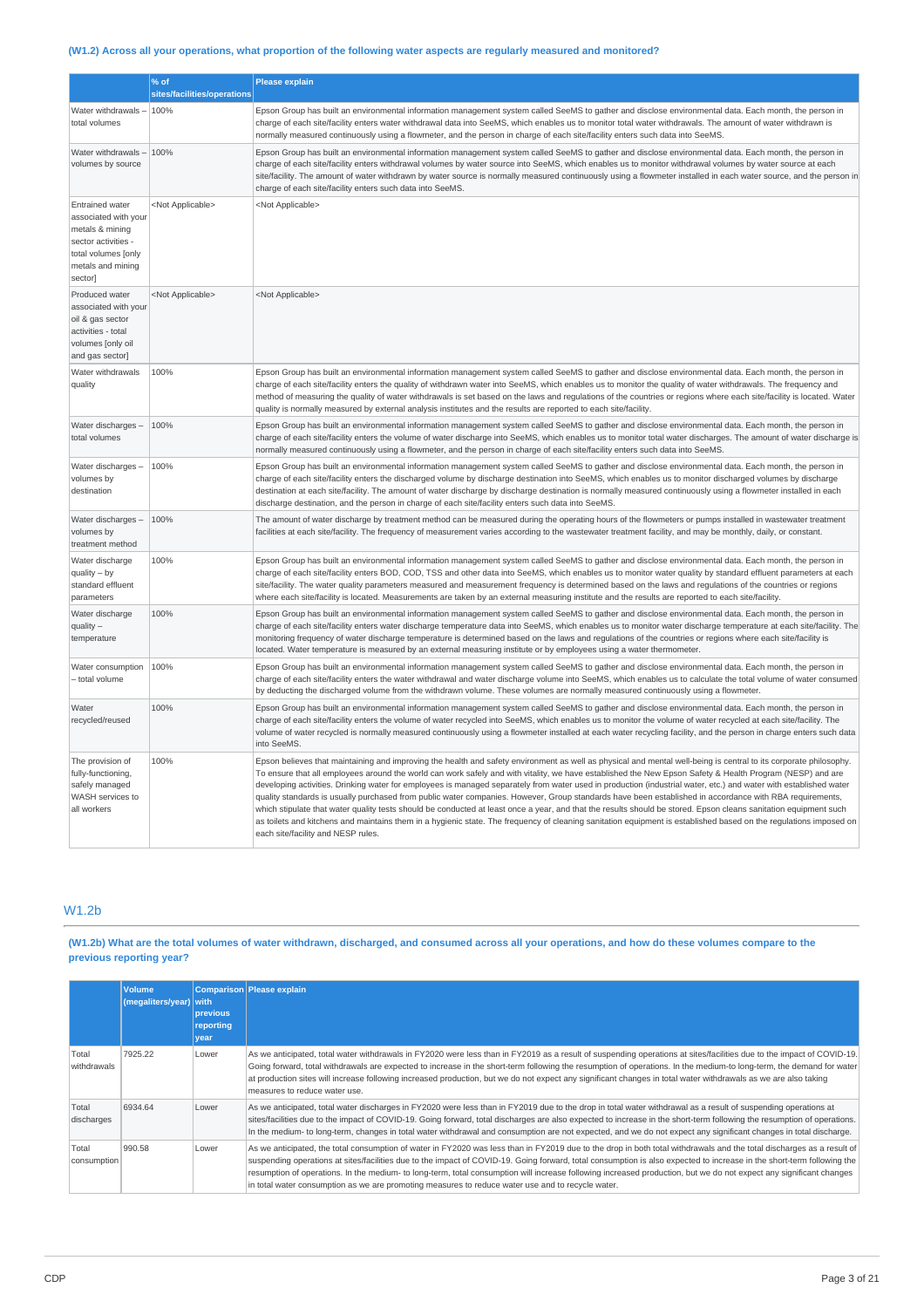## W1.2d

## **(W1.2d) Indicate whether water is withdrawn from areas with water stress and provide the proportion.**

|         | <b>Withdrawals</b> %<br>are from<br>areas with<br>water stress areas with reporting | withdrawn with<br><b>Ifrom</b><br>water<br><b>stress</b> | <b>previous</b><br>vear | tool     | Comparison Identification Please explain                                                                                                                                                                                                                                                                                                                                                                                                                                                                                                                                                                                                                                                                                                                                                                                                                                                                                                                                                  |
|---------|-------------------------------------------------------------------------------------|----------------------------------------------------------|-------------------------|----------|-------------------------------------------------------------------------------------------------------------------------------------------------------------------------------------------------------------------------------------------------------------------------------------------------------------------------------------------------------------------------------------------------------------------------------------------------------------------------------------------------------------------------------------------------------------------------------------------------------------------------------------------------------------------------------------------------------------------------------------------------------------------------------------------------------------------------------------------------------------------------------------------------------------------------------------------------------------------------------------------|
| Row Yes |                                                                                     | 51-75                                                    | Much higher WRI         | Aqueduct | "Baseline water stress", "Baseline water depletion", "Water depletion", "Blue water scarcity", and "Available water remaining (AWARE)" are assessed<br>at each site/facility using Aqueduct and Water Risk Filter, by strictly applying the definition set forth in the CDP Water Security 2021 Reporting<br>Guidance. If the risk of any of these five indicators is high, the site/facility is judged to be located in an area with water stress. The change in the<br>definition of areas with water stress in the CDP Reporting Guidance resulted in a change in sites/facilities in areas with water stress. The volume of<br>water withdrawn from sites/facilities newly included in stressed areas is very large, and the tolal volume of water withdrawn from sites/facilities in areas<br>with water stress has increased significantly. It was found that some of sites/facilities in Japan, China, Southeast Asia and South America are located<br>in areas with water stress. |

# W1.2h

# **(W1.2h) Provide total water withdrawal data by source.**

|                                                                                                    | <b>Relevance Volume</b> | (megaliters/year) with    | <b>previous</b><br>reporting<br>vear | Comparison Please explain                                                                                                                                                                                                                                                                                                                                                                                                                                                       |
|----------------------------------------------------------------------------------------------------|-------------------------|---------------------------|--------------------------------------|---------------------------------------------------------------------------------------------------------------------------------------------------------------------------------------------------------------------------------------------------------------------------------------------------------------------------------------------------------------------------------------------------------------------------------------------------------------------------------|
| Fresh surface water.<br>including rainwater, water relevant<br>from wetlands, rivers, and<br>lakes | Not                     | <not applicable=""></not> | $ $ <not<br>Applicable&gt;</not<br>  | We use third party sources or groundwater (renewable) as the manufacture of printers, projectors and semiconductors, our core products,<br>requires a stable supply and quality of water. For this reason, we are not currently using this water source and do not have any plans to use<br>them in the future.                                                                                                                                                                 |
| Brackish surface<br>water/Seawater                                                                 | Not<br>relevant         | <not applicable=""></not> | $<$ Not<br>Applicable>               | We use third party sources or groundwater (renewable) as the manufacture of printers, projectors and semiconductors, our core products,<br>requires a stable supply and quality of water. For this reason, we are not currently using this water source and do not have any plans to use<br>them in the future.                                                                                                                                                                 |
| Groundwater - renewable Relevant                                                                   |                         | 637.55                    | Lower                                | Water is essential to the manufacture of printers, projectors and semiconductors, our core products. Groundwater provides us with a stable<br>and inexpensive supply of good quality water and is essential to our operations. The volume of groundwater withdrawn from this source fell<br>due to the drop in total water withdrawals in FY2020 as a result of suspending operations at sites/facilities due to the impact of COVID-19.                                        |
| Groundwater - non-<br>renewable                                                                    | Not<br>relevant         | <not applicable=""></not> | $<$ Not<br>Applicable>               | We use third party sources or groundwater (renewable) as the manufacture of printers, projectors and semiconductors, our core products,<br>requires a stable supply and quality of water. For this reason, we are not currently using this water source and do not have any plans to use<br>them in the future.                                                                                                                                                                 |
| Produced/Entrained water Not                                                                       | relevant                | <not applicable=""></not> | $<$ Not<br>Applicable>               | We use third party sources or groundwater (renewable) as the manufacture of printers, projectors and semiconductors, our core products,<br>requires a stable supply and quality of water. For this reason, we are not currently using this water source and do not have any plans to use<br>them in the future.                                                                                                                                                                 |
| Third party sources                                                                                | Relevant                | 7287.67                   | Lower                                | Water is essential to the manufacture of printers, projectors and semiconductors, our core products. Third party sources are often more<br>expensive than other water sources but they are essential to our operations as they provide a stable supply of water. The volume of water<br>withdrawn from third party sources fell due to the drop in total water withdrawals in FY2020 as a result of suspending operations at<br>sites/facilities due to the impact of COVID-19. |

# W1.2i

## **(W1.2i) Provide total water discharge data by destination.**

|                                              | Relevance Volume | (megaliters/year)         | with<br>previous<br>reporting<br>year | Comparison Please explain                                                                                                                                                                                                                                                                                                                                                                                                                                                                                                                                                                                                                                                                                                               |
|----------------------------------------------|------------------|---------------------------|---------------------------------------|-----------------------------------------------------------------------------------------------------------------------------------------------------------------------------------------------------------------------------------------------------------------------------------------------------------------------------------------------------------------------------------------------------------------------------------------------------------------------------------------------------------------------------------------------------------------------------------------------------------------------------------------------------------------------------------------------------------------------------------------|
| Fresh surface<br>water                       | Relevant         | 2863.25                   | Higher                                | The manufacture of printers, projectors and semiconductors, our core products, uses large volumes of water. Although we encourage water recycling,<br>we have no choice but to discharge excess water. Wherever possible, water is discharged into the sewage system to prevent water pollution. In areas<br>where there is no sewage system, water is treated before being discharged at the destination. Total water withdrawals in FY2020 fell as a result of<br>suspending operations at sites/facilities due to the impact of COVID-19. However, the volume of water discharged at the destination increased due to<br>solid operations at sites/facilities that account for the majority of discharge volume to this destination. |
| <b>Brackish</b><br>surface<br>water/seawater | Not<br>relevant  | <not applicable=""></not> | $<$ Not<br>Applicable>                | There is no connection between Epson and this destination as Epson does not discharge water to this destination and does not plan to do so in the<br>future.                                                                                                                                                                                                                                                                                                                                                                                                                                                                                                                                                                            |
| Groundwater                                  | Not<br>relevant  | <not applicable=""></not> | $<$ Not<br>Applicable>                | There is no connection between Epson and this destination as Epson does not discharge water to this destination and does not plan to do so in the<br>future.                                                                                                                                                                                                                                                                                                                                                                                                                                                                                                                                                                            |
| Third-party<br>destinations                  | Relevant         | 4071.39                   | Lower                                 | The manufacture of printers, projectors and semiconductors, our core products, uses large volumes of water. Although we encourage water recycling,<br>we have no choice but to discharge excess water. Wherever possible, water is discharged into the sewage system to prevent water pollution. The total<br>volume of water discharged and volume of water discharged to this destination both fell due to the drop in total water withdrawals in FY2020 as a<br>result of suspending operations at sites/facilities due to the impact of COVID-19.                                                                                                                                                                                   |

## W1.2j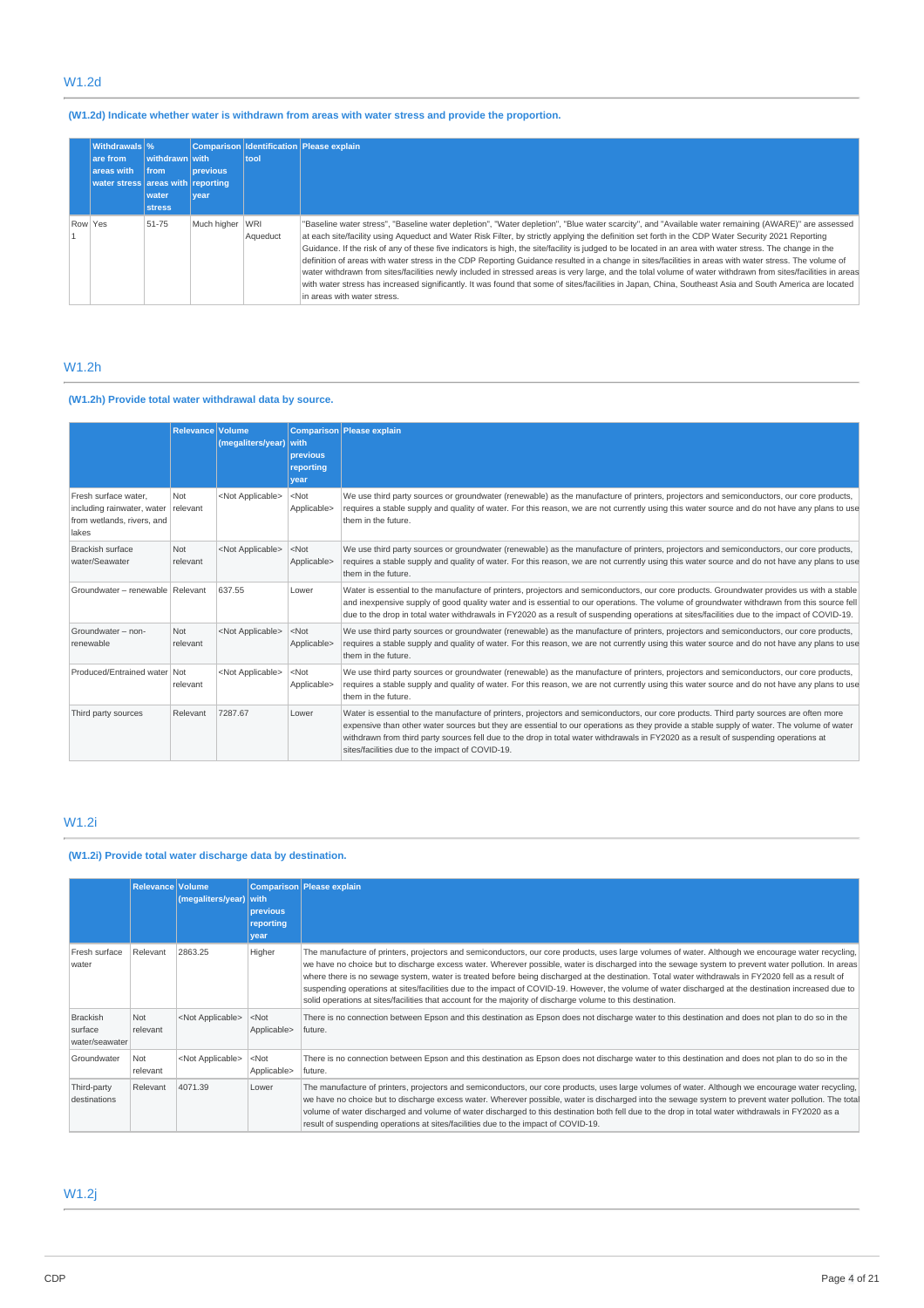#### **(W1.2j) Within your direct operations, indicate the highest level(s) to which you treat your discharge.**

|                                                              | <b>Relevance of</b><br>treatment level<br>to discharge | <b>Volume</b><br>(megaliters/year) | <b>Comparison of treated</b><br>volume with previous<br>reporting year | % of your<br>sites/facilities/operations<br>this volume applies to | <b>Please explain</b>                                                                                                                                                                                                                               |
|--------------------------------------------------------------|--------------------------------------------------------|------------------------------------|------------------------------------------------------------------------|--------------------------------------------------------------------|-----------------------------------------------------------------------------------------------------------------------------------------------------------------------------------------------------------------------------------------------------|
| <b>Tertiary treatment</b>                                    | Relevant                                               | 2863.25                            | Higher                                                                 | 41-50                                                              | Water used in operations at sites/facilities is normally discharged into the sewerage system. In<br>areas where there is no sewerage system, water is subject to tertiary treatment before being<br>discharged into rivers and oceans.              |
| Secondary treatment                                          | Not relevant                                           | <not applicable=""></not>          | <not applicable=""></not>                                              | <not applicable=""></not>                                          | Water used in operations at sites/facilities is normally discharged into the sewerage system.<br>Tertiary treatment is conducted to meet the discharge standards of each country and region<br>when discharging water into the natural environment. |
| Primary treatment only Not relevant                          |                                                        | <not applicable=""></not>          | <not applicable=""></not>                                              | <not applicable=""></not>                                          | Water used in operations at sites/facilities is normally discharged into the sewerage system.<br>Tertiary treatment is conducted to meet the discharge standards of each country and region<br>when discharging water into the natural environment. |
| Discharge to the<br>natural environment<br>without treatment | Not relevant                                           | <not applicable=""></not>          | <not applicable=""></not>                                              | <not applicable=""></not>                                          | Water used in operations at sites/facilities is normally discharged into the sewerage system.<br>Tertiary treatment is conducted to meet the discharge standards of each country and region<br>when discharging water into the natural environment. |
| Discharge to a third<br>party without<br>treatment           | Relevant                                               | 4071.39                            | Lower                                                                  | 51-60                                                              | In areas where sewerage systems exist, water used in operations at sites/facilities is normally<br>discharged into the sewerage system.                                                                                                             |
| Other                                                        | Please select                                          | <not applicable=""></not>          | <not applicable=""></not>                                              | <not applicable=""></not>                                          |                                                                                                                                                                                                                                                     |

### W1.4

**(W1.4) Do you engage with your value chain on water-related issues?** Yes, our suppliers

### W1.4a

(W1.4a) What proportion of suppliers do you request to report on their water use, risks and/or management information and what proportion of your procurement **spend does this represent?**

### **Row 1**

**% of suppliers by number** 1-25

#### **% of total procurement spend**

76-100

#### **Rationale for this coverage**

As part of the Socially Responsible Procurement Program, Epson collects and evaluates information from key suppliers who account for 80% of our global procurement spend, using a questionnaire (SAQ) developed independently by Epson based on the RBA standards. 80% of this procurement spend can be attributed to approximately 17% of the total number of suppliers. We believe that this 80% procurement spend is the minimum ratio required to derive the benefits of our engagement activities that target suppliers. Key suppliers can do business with us on an ongoing basis by responding to the SAQ. We call on suppliers directly to respond to the SAQ during our "Supplier Conference for CSR". 898 suppliers from around the world participated in the conference during FY2020.

### **Impact of the engagement and measures of success**

The SAQ's water related questions include questions about the type of wastewater, the treatment method, systems for dealing with floods and other disasters, and plans for reducing water resources. In FY2020, we promoted increasing the SAQ effective response rate from the previous year as a success indicator and successfully increased the response rate to 98.7% from 95.3% in FY2019. We are considering specific engagement activities aimed at reducing the environmental impact of water and electricity consumption in suppliers' production processes based on the results of the survey. To gain experience and information to implement engagement activities, we plan to conduct engagement activities as a front running project in FY2020 and FY2021, and to then expand our activities into full-scale activities targeting more suppliers from FY2022.

**Comment**

W1.4b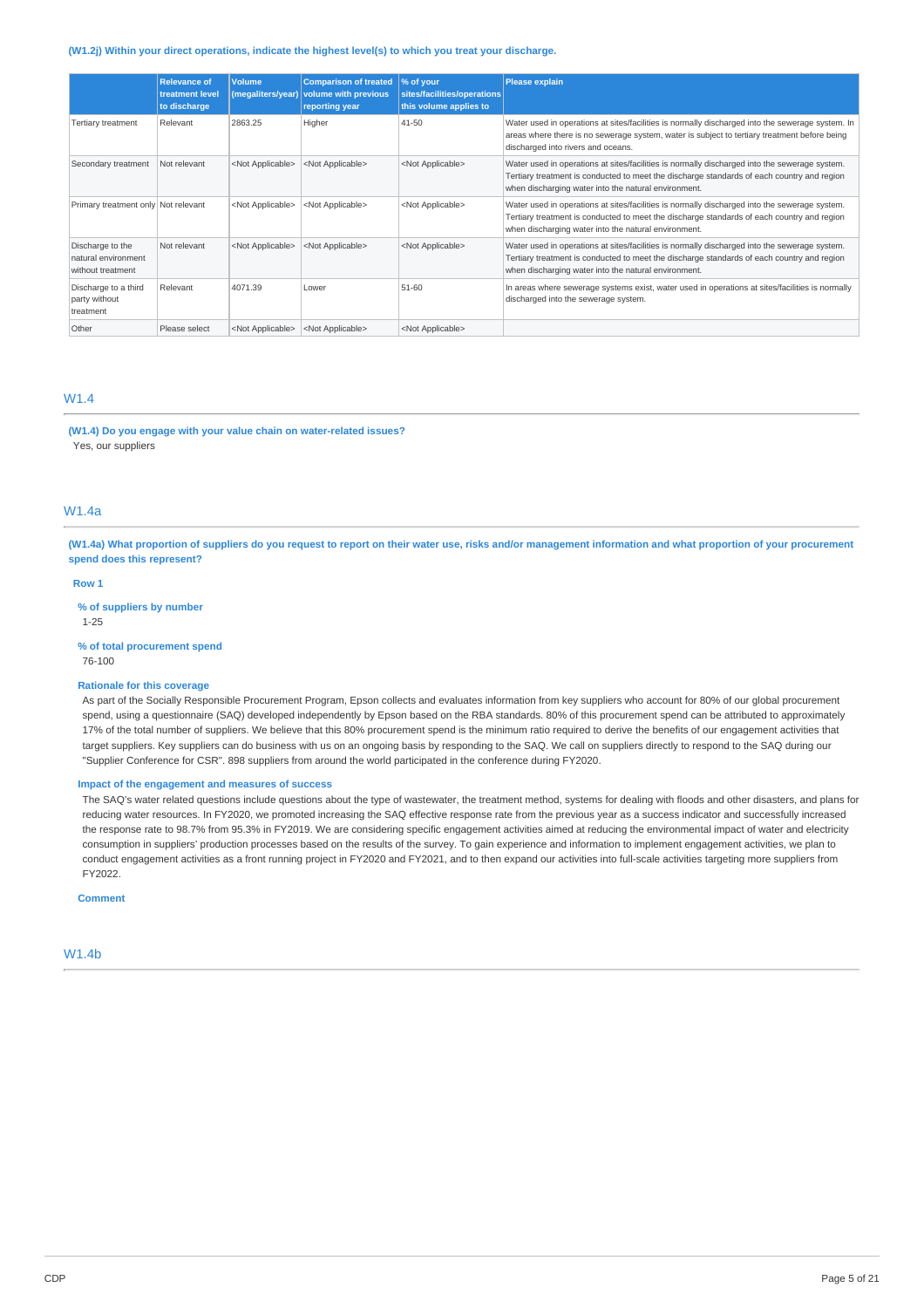#### **(W1.4b) Provide details of any other water-related supplier engagement activity.**

#### **Type of engagement**

Incentivizing for improved water management and stewardship

#### **Details of engagement**

Water management and stewardship action is integrated into your supplier evaluation

**% of suppliers by number**

1-25

**% of total procurement spend**

### 76-100

### **Rationale for the coverage of your engagement**

As part of our Socially Responsible Procurement Program, Epson collects and evaluates information from key suppliers who account for 80% of our global procurement spend, using a questionnaire (SAQ) developed independently by Epson based on the RBA standards. 80% of this procurement spend can be attributed to approximately 17% of the total number of suppliers. We believe that this 80% procurement spend is the minimum ratio required to derive the benefits of our engagement activities that target suppliers. There are questions relating to the environment on the SAQ, including those relating to water, for example questions on the type of wastewater, the treatment method, systems for dealing with floods and other disasters, and plans for reducing resources, including water.

### **Impact of the engagement and measures of success**

We have ranked suppliers as low, middle, or high risk based on their responses to the SAQ, and if a supplier is deemed to be high risk (65 points or less), we conduct site checks and provide support for improvement activities. The supplier SAQ survey's medium-term goal (KPI) up until FY2020 is to have no high risk suppliers. By communicating with suppliers and supporting their improvement activities, suppliers' responses to environmental management, including water management, are improved year by year. As a result, we had no high risk suppliers for the first time in the FY2019 survey, compared to 5% of suppliers falling into the high risk category in FY2018, and we achieved this feat again in FY2020.

#### **Comment**

### W2. Business impacts

## W2.1

**(W2.1) Has your organization experienced any detrimental water-related impacts?** No

### W2.2

(W2.2) In the reporting year, was your organization subject to any fines, enforcement orders, and/or other penalties for water-related regulatory violations? No

#### W3. Procedures

### W3.3

**(W3.3) Does your organization undertake a water-related risk assessment?** Yes, water-related risks are assessed

## W3.3a

**(W3.3a) Select the options that best describe your procedures for identifying and assessing water-related risks.**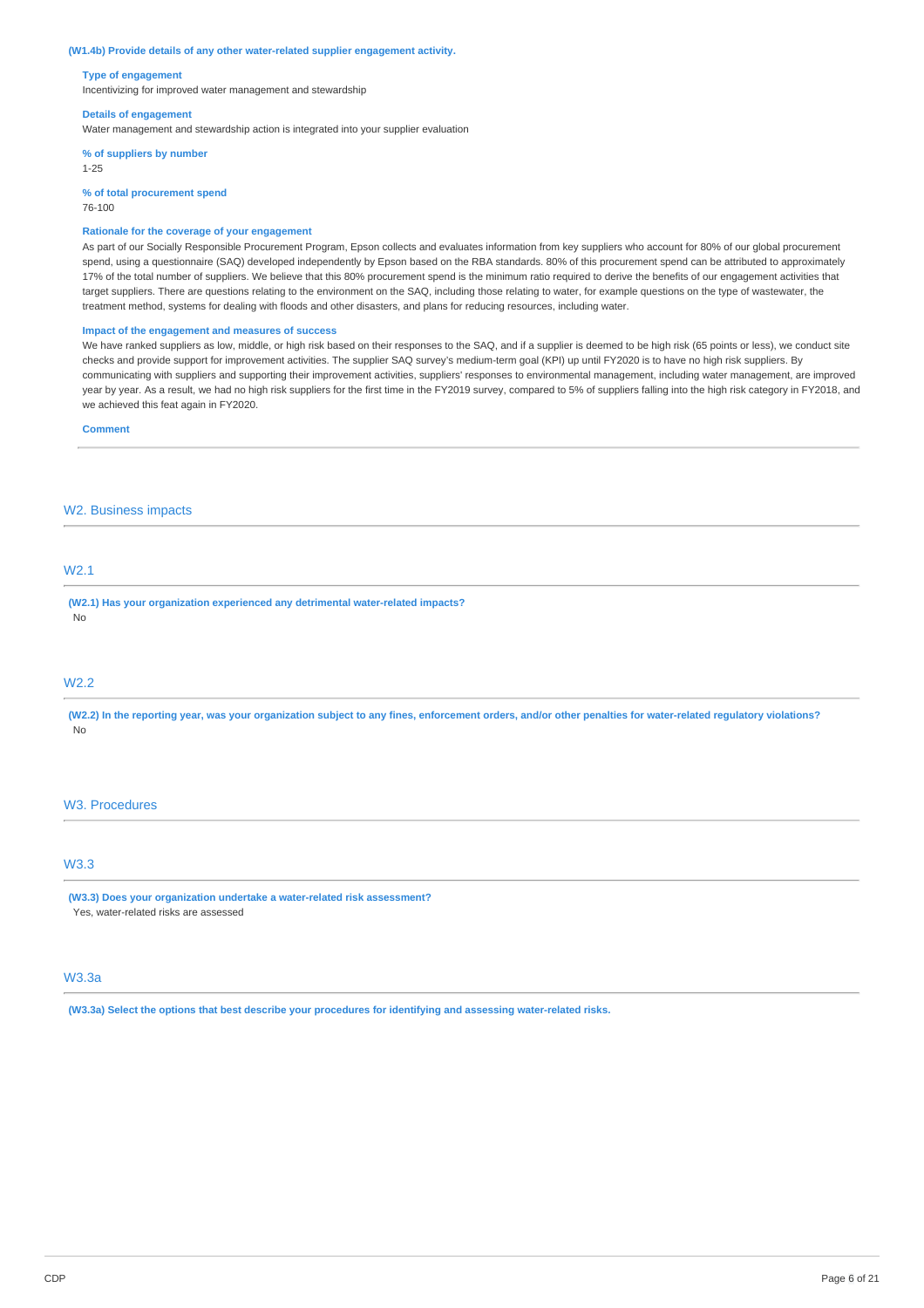#### **Direct operations**

**Coverage** Full

#### **Risk assessment procedure**

Water risks are assessed as part of other company-wide risk assessment system

#### **Frequency of assessment**

Annually

**How far into the future are risks considered?** More than 6 years

### **Type of tools and methods used**

Tools on the market

Other

## **Tools and methods used**

WRI Aqueduct WWF Water Risk Filter Internal company methods External consultants

### **Comment**

**Supply chain**

**Coverage** Partial

#### **Risk assessment procedure**

Water risks are assessed as part of other company-wide risk assessment system

## **Frequency of assessment**

Annually

**How far into the future are risks considered?**

More than 6 years

**Type of tools and methods used Other** 

## **Tools and methods used**

Internal company methods External consultants

### **Comment**

Our supply chain ethics requirements are based on the Code of Conduct of the Responsible Business Alliance (RBA), of which Epson is a member. Epson, which has mapped each of its supply chain initiatives to one or more of the Sustainable Development Goals (SDGs) of the United Nations, will help to achieve the SDGs by taking action throughout the supply chain.

#### **Other stages of the value chain**

**Coverage** None

**Risk assessment procedure** <Not Applicable>

**Frequency of assessment** <Not Applicable>

**How far into the future are risks considered?** <Not Applicable>

**Type of tools and methods used** <Not Applicable>

**Tools and methods used** <Not Applicable>

### **Comment**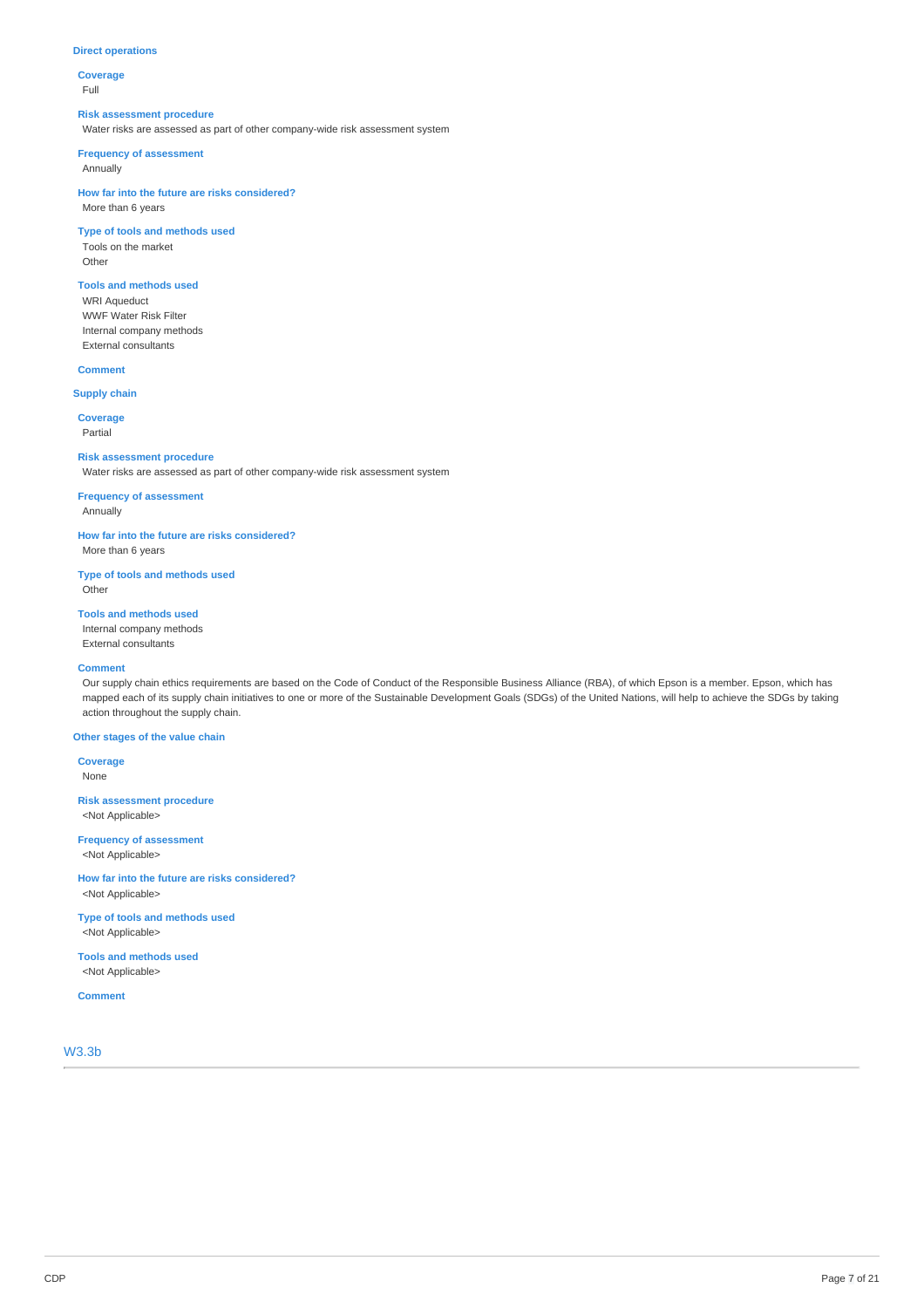# **(W3.3b) Which of the following contextual issues are considered in your organization's water-related risk assessments?**

|                                                                                                 | $\&$                            | Relevance Please explain                                                                                                                                                                                                                                                                                                                                                                                                                                                                                                                                                                                                                                                                                                                                                                                                                                                                                                                                                                                                                                                                                                                                                                                                                                                                                                                                                                                                                                                                                                                                                                    |
|-------------------------------------------------------------------------------------------------|---------------------------------|---------------------------------------------------------------------------------------------------------------------------------------------------------------------------------------------------------------------------------------------------------------------------------------------------------------------------------------------------------------------------------------------------------------------------------------------------------------------------------------------------------------------------------------------------------------------------------------------------------------------------------------------------------------------------------------------------------------------------------------------------------------------------------------------------------------------------------------------------------------------------------------------------------------------------------------------------------------------------------------------------------------------------------------------------------------------------------------------------------------------------------------------------------------------------------------------------------------------------------------------------------------------------------------------------------------------------------------------------------------------------------------------------------------------------------------------------------------------------------------------------------------------------------------------------------------------------------------------|
|                                                                                                 | inclusion                       |                                                                                                                                                                                                                                                                                                                                                                                                                                                                                                                                                                                                                                                                                                                                                                                                                                                                                                                                                                                                                                                                                                                                                                                                                                                                                                                                                                                                                                                                                                                                                                                             |
| Water<br>availability at a<br>basin/catchment   included<br>level                               | Relevant,<br>always             | We use a lot of water at our direct operations, including in the manufacture of semiconductors. A number of our production facilities are located in East Asia, Southeast Asia and South<br>America, where water resources are relatively scarce and thus the assessment of water availability in river basins is important. We use Aqueduct (indicator:"Baseline Water Stress")<br>and Water Risk Filter (indicator:"Quantity - Scarcity") to assess the risk of water availability, and as a result, we have found that the risks are high in some parts of Thailand, Brazil and<br>China. In response, in FY2020 we engaged in activities to reduce water consumption with a company-wide goal of reducing our total water withdrawal compared to FY2019. Some<br>divisions and sites/facilities have set reducing water consumption as one of their ISO 14001 environmental goals and we are monitoring and evaluating the implementation and<br>performance of such activities.                                                                                                                                                                                                                                                                                                                                                                                                                                                                                                                                                                                                        |
| Water quality at<br>a<br>basin/catchment   included<br>level                                    | Relevant,<br>always             | Since we use good quality freshwater at our direct operations, including in the manufacture of semiconductors, the quality of water in the areas our sites/facilities are located is critical<br>to our business continuity. We use Water Risk Filter (indicator:"Water Quality") to assess water quality risks at each site/facility. We have found that there are not many sites/facilities<br>with low water quality risks, but the water quality risks are particularly high in some parts of China ,Thailand, Brazil and United Kingdom. To reduce the environmental impact of<br>discharged water, we manage discharge from our sites/facilities by setting self-management values (*) in accordance with Group regulations to ensure that wastewater does not<br>exceed legal standards. (*) Voluntarily set strict standards to ensure compliance with legal standards.                                                                                                                                                                                                                                                                                                                                                                                                                                                                                                                                                                                                                                                                                                             |
| Stakeholder<br>conflicts<br>concerning<br>water resources<br>at a<br>basin/catchment<br>level   | Relevant,<br>always<br>included | A number of our production facilities are located in East Asia, Southeast Asia and South America, where water resources are relatively scarce. We believe that there is a risk that the<br>supply of water used at our direct operations could be disrupted if conflicts concerning water resources arise between stakeholders in such regions. We use Water Risk Filter<br>(indicator:"Conflict") to assess the risk of conflicts between stakeholders. We have found that risks in regions where our sites/facilities are located is generally high, but are relatively<br>low in Japan. We are building relationships of trust with local stakeholders by reducing water consumption, protecting water quality at our sites/facilities, holding annual meetings to<br>share opinions with local communities (such as local community associations and municipalities), sponsoring local festivals and other events, and disclosing information in<br>accordance with the ISO 14001 external communication rules.                                                                                                                                                                                                                                                                                                                                                                                                                                                                                                                                                                         |
| Implications of<br>water on your<br>key<br>commodities/raw<br>materials                         | Relevant,<br>always<br>included | We manufacture products, such as semiconductors, that use a lot of water at our direct operations. We also have suppliers in our supply chain that use large volumes of water to<br>manufacture the raw materials they supply to us. Therefore the impact on the manufacture of our key products and the supply of raw materials will be significant if, for example, a<br>drought were to make it difficult for our direct operations or suppliers to withdraw water. We evaluate water risks, such as water availability and quality at our direct operations using<br>Aqueduct and the Water Risk Filter, and are working to conserve water resources by not polluting or consuming more water than necessary and recycling and reusing water. As part<br>of our Socially Responsible Procurement Program, we gather information by sending a Self Assessment Questionnaire (SAQ) to our suppliers, which includes questions on<br>environmental impact, such as water consumption. We then evaluate the SAQ responses received from suppliers and support improvement activities through site checks and audits<br>of high-risk suppliers.                                                                                                                                                                                                                                                                                                                                                                                                                                              |
| Water-related<br>regulatory<br>frameworks                                                       | Relevant,<br>always<br>included | We treat the water used at our direct operations in such a way that meets the wastewater standards of each country and region, and then discharge it into sewage systems and rivers.<br>Sites/facilities are at risk of having operations suspended or being fined if a violation of laws and regulations occurs, such as wastewater discharged from the site/facility exceeding<br>legal standards. We use Water Risk Filter (indicator:"Enabling Environment (Policy & Laws)") to assess such risks, and we have found that while such risks are low throughout the<br>world, they are relatively high at sites/facilities in Southeast Asia, North America and South America. To respond to such risks, we manage discharge from our sites/facilities by setting<br>self-management values (*) for discharge at each site/facility in accordance with Group regulations. We also strive to build relationships of trust with regulatory bodies, such as<br>national and local governments, by inquiring about laws and regulations and participating in regulatory bodies' briefing sessions on laws and regulations. Epson also participates in a<br>variety of industry associations (e.g. Japan Electronics and Information Technology Industries Association, Japan Business Machine and Information System Industries Association)<br>and through these associations we send our opinion and request for regulations set by national governments and other regulatory bodies all over the world. (*) Voluntarily set strict<br>standards to ensure compliance with legal standards. |
| Status of<br>ecosystems and<br>habitats                                                         | Relevant,<br>always<br>included | Epson believes that maintaining a sound biodiversity is important to maintain our business activities and the lives of our employees. We have an impact on plants and animals in the<br>natural world, and we also benefit from it in a variety of ways. Therefore, the existence of healthy ecosystems is essential as a precondition for continuing our business activities<br>throughout our value chain, including at our direct operations. We use Water Risk Filter (indicator:"Biodiversity Importance") to assess such risks, and we have found that while<br>virtually none of our sites/facilities have a low such risk, the risk was relatively low in North America. Epson is working to reduce our impact on the ecosystem by reducing the amount<br>of water we use in our business activities and undertaking initiatives to protect water quality. We also engage in biodiversity conservation activities throughout the world, including<br>activities to protect fish by establishing artificial fish reefs, transplanting coral and protecting birds of prey and other wild birds.                                                                                                                                                                                                                                                                                                                                                                                                                                                                                       |
| Access to fully-<br>functioning,<br>safely managed<br><b>WASH</b> services<br>for all employees | Relevant,<br>always<br>included | Of employees involved in our business activities, those working at direct operations in particular are central to our business, and we cannot operate without them. We must ensure that<br>all employees have access to safe and controlled WASH services, as any impact on employee health will negatively impact operations of sites/facilities. We use Aqueduct<br>(indicator:"Unimproved/no drinking water" and "Unimproved/no sanitation") and Water Risk Filter (indicator:"Infrastructure & Finance") to assess the risk of water availability and we<br>have found that while such risks are generally low, they are relatively high at some sites/facilities in China and Southeast Asia. To improve WASH services for our employees, we not<br>only maintain the cleanliness of our cafeterias, toilets, and other sanitary facilities, but we have also implemented measures at each of our sites/facilities, such as changing the<br>faucets from manual to sensor-based, changing cafeteria equipment to water-conserving equipment, and changing the cafeteria menu to items that do not use water.                                                                                                                                                                                                                                                                                                                                                                                                                                                                           |
| Other contextual<br>issues, please<br>specify                                                   | Please<br>select                |                                                                                                                                                                                                                                                                                                                                                                                                                                                                                                                                                                                                                                                                                                                                                                                                                                                                                                                                                                                                                                                                                                                                                                                                                                                                                                                                                                                                                                                                                                                                                                                             |

# W3.3c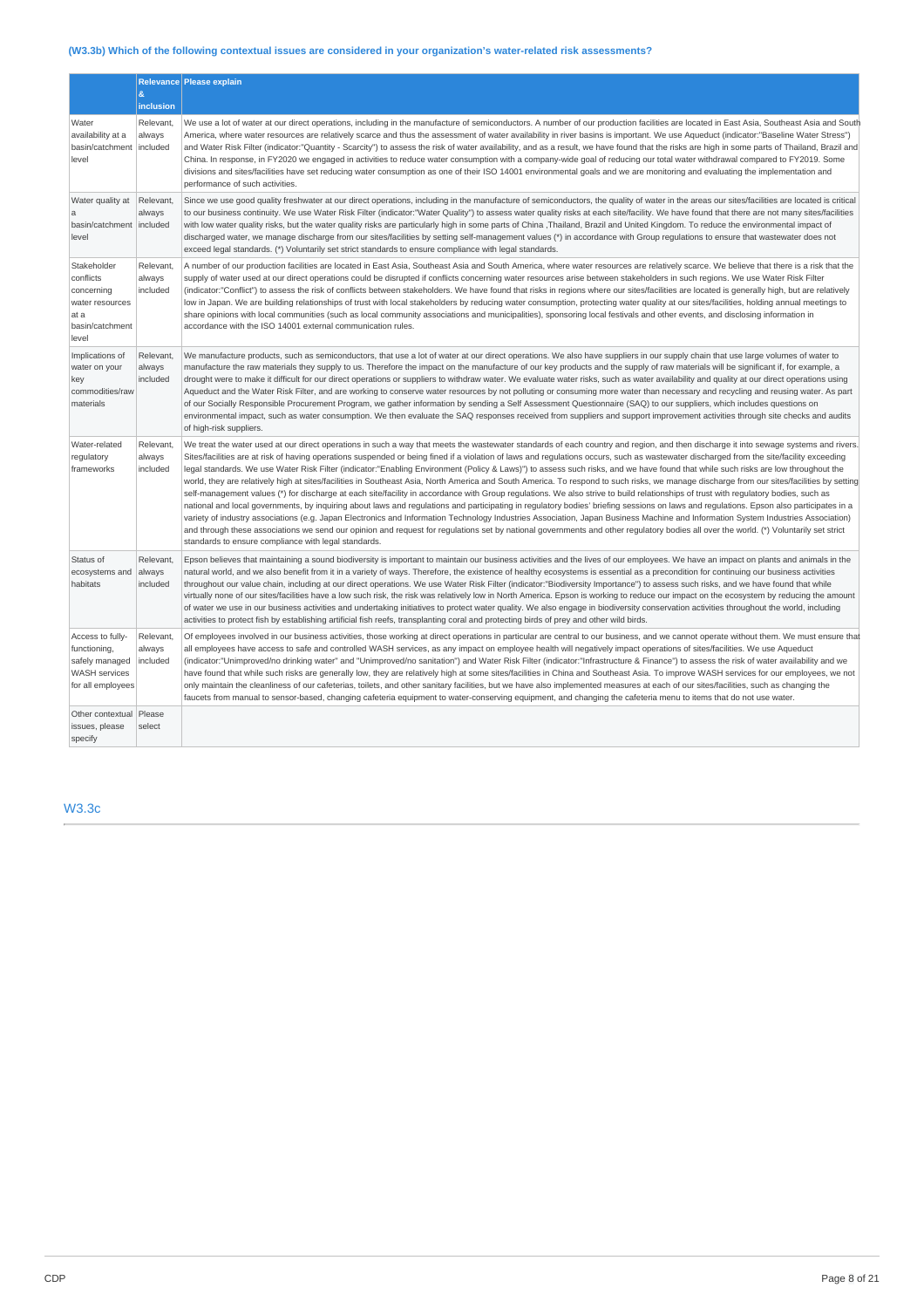## **(W3.3c) Which of the following stakeholders are considered in your organization's water-related risk assessments?**

|                                                                |                                 | Relevance Please explain                                                                                                                                                                                                                                                                                                                                                                                                                                                                                                                                                                                                                                                                                                                                                                                                                                                                                                                                                                                                                                                                                                                                                                                                                                                                                                                                                                                                                                                                                                                                                   |
|----------------------------------------------------------------|---------------------------------|----------------------------------------------------------------------------------------------------------------------------------------------------------------------------------------------------------------------------------------------------------------------------------------------------------------------------------------------------------------------------------------------------------------------------------------------------------------------------------------------------------------------------------------------------------------------------------------------------------------------------------------------------------------------------------------------------------------------------------------------------------------------------------------------------------------------------------------------------------------------------------------------------------------------------------------------------------------------------------------------------------------------------------------------------------------------------------------------------------------------------------------------------------------------------------------------------------------------------------------------------------------------------------------------------------------------------------------------------------------------------------------------------------------------------------------------------------------------------------------------------------------------------------------------------------------------------|
|                                                                | &<br>inclusion                  |                                                                                                                                                                                                                                                                                                                                                                                                                                                                                                                                                                                                                                                                                                                                                                                                                                                                                                                                                                                                                                                                                                                                                                                                                                                                                                                                                                                                                                                                                                                                                                            |
| Customers                                                      | Relevant,<br>always<br>included | We use a lot of water at our direct operations and in the manufacture of semiconductors in particular. If discharged wastewater exceeds legal values set by national and local<br>governments in our operations, we will lose the confidence of our customers, who are our profit source, and there is a risk that our product sales will be affected. To respond, we<br>manage discharge from our sites/facilities by setting self-management values (*) to ensure that wastewater does not exceed legal standards in accordance with Group regulations. We<br>disclose information for our customers and others on our water risk initiatives, water usage, water recycling, and per unit sales, etc. in our Sustainability Report and on our website. We<br>also disclose water-related information through CDP to customers who request a response through the CDP Supply Chain Program. (*) Voluntarily set strict standards to ensure<br>compliance with legal standards.                                                                                                                                                                                                                                                                                                                                                                                                                                                                                                                                                                                            |
| Employees                                                      | Relevant,<br>always<br>included | Employees working at direct operations in particular are central to our business, and we cannot operate without them. There is a risk that the health of employees and plant operations<br>will be affected if employees are unable to access a sufficient quantity of safe drinking water. Most of our production facilities are located in Southeast Asia and China where water<br>resources are relatively scarce. To ensure the availability of important drinking water in these regions, we have implemented water conservation measures to secure drinking water at<br>each of our sites/facilities, such as changing faucets from manual to sensor-based, changing cafeteria equipment to water-conserving one, and changing the cafeteria menu to items<br>that do not use water. We hold regular meetings with our employees (Health and Safety Committee) concerning health and safety issues, based on regulations and New Epson Safety<br>& Health Program (NESP) activities. Specific WASH services for our employee are also discussed at these meetings. Epson is a regular member of the RBA (Responsible Business<br>Alliance). Epson Group employees are guaranteed a certain level of drinking water as one of the RBA's codes of conduct stipulates regularly testing employees' drinking water, and<br>ensuring that local water authorities meet standards equivalent to the WHO's Guidelines for Drinking-Water Quality.                                                                                                                           |
| Investors                                                      | Relevant,<br>always<br>included | Compared to in the past, investors are now demanding more information on corporation's water management and water risk response. For example, investors do not look favourably<br>on companies that are unable to respond satisfactorily to CDP Water and FTSE surveys, the current major external surveys. Failure to respond may lead to the risk that investors will<br>stop investing and that companies will be excluded from new investment targets. In addition to responding to external surveys used by investors for their decision making, such as<br>CDP Water and FTSE, we provide information to stakeholders, including investors, based on our Epson Group Communications Regulation. We also believe that disclosing our water<br>risk initiatives, water use, recycling volumes, and per unit sales, etc. through our Sustainability Report and website is part of our engagement with investors.                                                                                                                                                                                                                                                                                                                                                                                                                                                                                                                                                                                                                                                        |
| Local<br>communities                                           | Relevant,<br>always<br>included | Most of our production facilities are located in Southeast Asia and China where water resources are relatively scarce and we also have sites/facilities in areas with water stress. In such<br>areas in particular, we believe that relations with the local community will deteriorate as a result of insufficient water withdrawals and deteriorations in the quality of discharged water<br>due to the operation of sites/facilities, and there is a high potential risk that water withdrawals and discharges may be affected. We not only manage water discharge by continuously<br>working to reduce water consumption and setting our own self-management values (*), but we also contribute to water environment conservation in local communities by regularly<br>cleaning up the rivers and lakes around our sites/facilities. One example of such activities is our participation in the Suwako Adopt Program at Lake Suwa in Japan. (*) Voluntarily set<br>strict standards to ensure compliance with legal standards.                                                                                                                                                                                                                                                                                                                                                                                                                                                                                                                                         |
| <b>NGOs</b>                                                    | Relevant,<br>always<br>included | We are developing our business on a global scale, particularly in the EU and Asia, where a number of NGOs are involved in the water and environmental sectors. For example, if we<br>are unable to attain a high rating in the Water questionnaire of CDP, an international NGO that administers it on behalf of investors, then there will be a risk that this will link to<br>institutional investors pulling out of investing and a decline in its reputation among customers. We perceive CDP to be a key management indicator to being an "environmental leader"<br>and we provide the results of CDP score reports to our Board of Directors every year. We engage with NGOs by providing information in accordance with the Epson Group<br>Communications Regulation in addition to responding to requirements and opinions from CDP and other NGOs.                                                                                                                                                                                                                                                                                                                                                                                                                                                                                                                                                                                                                                                                                                                |
| Other water<br>users at a<br>basin/catchment included<br>level | Relevant,<br>always             | Most of our production facilities are located in Southeast Asia and China where water resources are relatively scarce and we also have sites/facilities in areas with water stress. In such<br>areas in particular, we believe that there is a risk that the supply of water used at our direct operations could be disrupted if conflicts and friction arises with other water users over the<br>amount of water withdrawn by our plants and the quality of water we discharge. As a measure to avoid risks, we not only manage water discharge by continuously working to reduce<br>water consumption and setting our own self-management values (*), but we also engage with other water users by disclosing information based on the ISO 14001 external<br>communication rules. For example, some sites/facilities in Japan report on our environmental activities (including water) to local water utilization associations and exchange opinions<br>directly with them, once a year basis. According to the ISO 14001 external communication rules, we have to have a system to ensure that the information is received by the general<br>affairs department, investigated by the relevant departments, and that the results are addressed appropriately, in case that requests and complaints relating to the environment are<br>raised from other water users and other external stakeholders. (*) Voluntarily set strict standards to ensure compliance with legal standards.                                                                                     |
| Regulators                                                     | Relevant,<br>always<br>included | We treat the water used at our direct operations in such a way that meets the wastewater standards of each country and region and discharge treated water into rivers and sewage<br>systems. Sites/facilities are at risk of having operations suspended or being fined by regulators if discharged water exceeds legal standards. We manage discharge from our<br>sites/facilities by setting self-management values (*) to ensure that wastewater does not exceed legal standards in accordance with Group regulations. We are continuing to implement<br>barrier measures and pumped water purification at our head office and four other sites/facilities as a measure against chlorine-based organic solvents in groundwater. Water<br>discharged into the sewage system after purification is managed at 1/1000th of the elimination standard. We also strive to build relationships of trust with regulators, by inquiring about<br>laws and regulations and participating in their briefing sessions on laws and regulations. We also participate in a variety of industry associations (e.g. Japan Electronics and<br>Information Technology Industries Association, Japan Business Machine and Information System Industries Association) and through these associations we engage in discussions<br>with national governments and other regulators regarding regulations enacted by them to ensure that such regulations can further mitigate the impact on the environment. (*)<br>Voluntarily set strict standards to ensure compliance with legal standards. |
| River basin<br>management<br>authorities                       | Relevant,<br>always<br>included | Most of our production facilities are located in Southeast Asia and China, where water resources are relatively scarce. The manufacture of semiconductors in particular uses large<br>amounts of water and it is therefore important for business continuity that we take action by maintaining good relationships with river basin management authorities and regularly<br>obtaining information on water withdrawals. For example, at Tohoku Epson Corporation, summer river water shortages can cause seawater to flow back upstream into rivers, making<br>it difficult to withdraw industrial water from the rivers due to salinity. In response, we manage withdrawal by continuously obtaining river water level information from Yamagata<br>Prefecture, a river basin management authority. And we proposed to Yamagata Prefecture for the change of industrial water withdrawal points and changed withdrawal points and changed withdrawal points to<br>locations further upstream.                                                                                                                                                                                                                                                                                                                                                                                                                                                                                                                                                                             |
| Statutory<br>special interest<br>groups at a<br>local level    | Not<br>relevant,<br>included    | Most of our production facilities are located in Southeast Asia and China, where water resources are relatively scarce, and we are aware that so far we have not received any direct<br>requests from statutory special interest groups at a local level. However, we use a lot of water at our direct operations, and in the manufacture of semiconductors in particular, and it is<br>important, in terms of business continuity, that we continue to have good relations with statutory special interest groups at a local level. We have a response flow for engaging with and<br>responding to requests from external parties, including statutory special interest groups at a local level. For example, according to the ISO 14001 external communication rules, we<br>have to have a system to ensure that the information is received by the general affairs department, investigated by the relevant departments, and that the results are addressed<br>appropriately, in case that requests and complaints relating to the environment are raised from statutory special interest groups at a local level and other external stakeholders.                                                                                                                                                                                                                                                                                                                                                                                                                      |
| Suppliers                                                      | Relevant,<br>always<br>included | We believe environmental management by our suppliers, including water management, is vital for our business continuity. Our suppliers are located throughout the world, such as in<br>Southeast Asia, including Thailand, which has experienced extensive flood damage in the past, and in China, a country with high potential water risks. Therefore, there is a possibility<br>that deliveries from suppliers could be suspended or delayed if a flood or drought occurs anywhere in the world, which could have a significant impact on the manufacture and sale of<br>our products. As part of the Socially Responsible Procurement Program, we gather information on suppliers by sending them Self Assessment Questionnaire (SAQ) which includes<br>questions on environmental burden, such as their water consumption. We evaluate the SAO responses from suppliers, rank them as low, middle, or high risk, and provide suppliers<br>with feedback on the results of our evaluations. We then support suppliers' improvement activities through on-site verifications and audits of high-risk suppliers.                                                                                                                                                                                                                                                                                                                                                                                                                                                          |
| Water utilities at Relevant,<br>a local level                  | always<br>included              | Approximately 90% of the water we use at our direct operations is purchased from water utilities. Therefore, disruptions to the supply of water from water utilities and increases in water<br>rates are a major risk to our business continuity. For example, water charges increased 15% in both FY2017 and FY2018 at IEI (PT. Indonesia Epson Industry), and water rates have<br>continued to increase since then. In response to this risk we are taking measures such as changing water faucets from manual to sensor-based to reduce water consumption<br>(purchase volume). While there is a possibility that other sites/facilities will experience water rate hikes, we are continuing to communicate with water utilities, as well as implementing<br>water use reduction initiatives throughout the company and recycling wastewater. In the U.S., we are working with local water utilities to create low wetland areas that cleanse<br>rainwater.                                                                                                                                                                                                                                                                                                                                                                                                                                                                                                                                                                                                             |
| Other<br>stakeholder,<br>please specify                        | Please<br>select                |                                                                                                                                                                                                                                                                                                                                                                                                                                                                                                                                                                                                                                                                                                                                                                                                                                                                                                                                                                                                                                                                                                                                                                                                                                                                                                                                                                                                                                                                                                                                                                            |

# W3.3d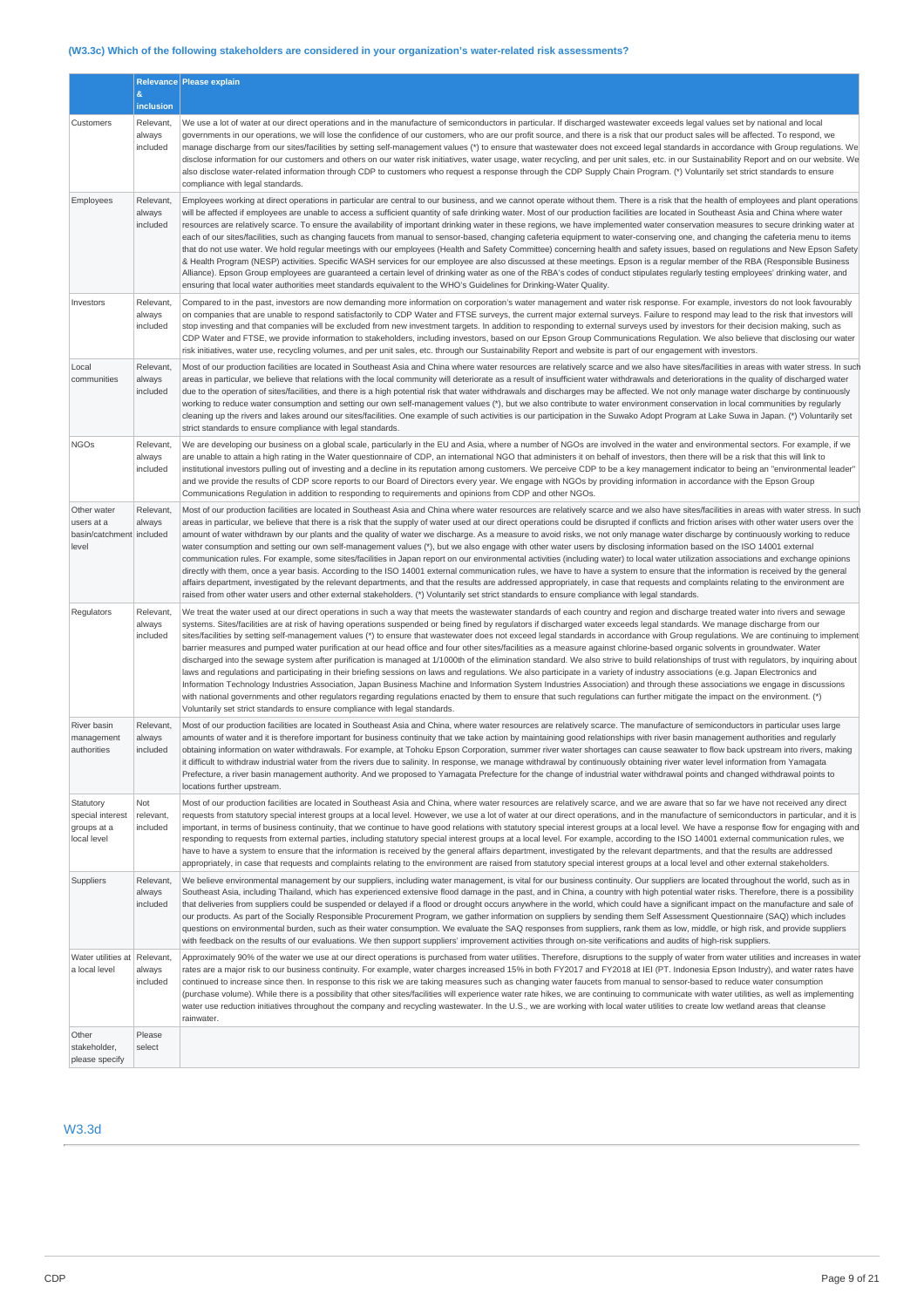(W3.3d) Describe your organization's process for identifying, assessing, and responding to water-related risks within your direct operations and other stages of **your value chain.**

Water risk assessment concerning our direct operations is carried out as part of the climate change risk and opportunity assessment (internal company method) led by the department in charge of CSV and CSR, and assesses physical risks related to water (flooding and high tides). The water-related risks assessed here are reviewed by the Corporate Strategy Council and reported to the Board of Directors, and then reflected in medium- to long-term buisiness strategies and financial plans for the entire company and each business unit.

Other water risk factors (water availability, water quality, etc.) relating to our direct operations are assessed by the department in charge of environmental issues using the WRI Aqueduct and WWF Water Risk Filter. If, as a result of the risk assessment, there is a water-related risk that needs to be addressed, the department discusses the risk with relevant internal departments, as necessary, and then brings it up for discussion at the Corporate Strategy Council. These risks are then discussed and deliberated by the Corporate Strategy Council and if the risks are deemed to be significant, the Board of Directors decides response measures and manages the progress of the response.

Water risk assessments for suppliers are conducted as part of our Socially Responsible Procurement Program by sending suppliers a Self-Assessment Questionnaire (SAQ) which includes water-related questions such as the types of wastewater, wastewater treatment methods, and systems for dealing with floods and other disasters. Suppliers that account for more than 80% of our global procurement spend are asked to respond to the SAQ and are evaluated by being ranked and we provide suppliers with feedback on the outcome of such evaluations. We then support suppliers' improvement activities through on-site verifications and audits of high-risk suppliers.

We receive advice from external consultants on how to conduct water risk assessments involving direct operations and suppliers to continuously improve the way we conduct assessments.

### W4. Risks and opportunities

# W4.1

(W4.1) Have you identified any inherent water-related risks with the potential to have a substantive financial or strategic impact on your business? No

#### W4.1a

#### **(W4.1a) How does your organization define substantive financial or strategic impact on your business?**

<Direct Operations>

Our assessment of climate change risks and opportunities, including our assessment of water-related risks at direct operations, establishes the following impact levels:

-High: 10 billion yen or more per year

-Medium: 1-10 billion yen per year

-Low: Less than 1 billion yen per year

If a risk assessment deems the impact to be "High" we consider the financial impact to be substantive.

Under our overall company-wide risk management system, we have traditionally treated an approximately 1% impact on sales as a level that makes it difficult to conduct business and we have adopted this rule of thumb in our assessment of climate change risks and opportunities. Based on this definition, given that Epson's FY2020 sales were 995.9billion yen, 1% of that amount (10 billion yen) is the threshold for judging the impact to be "High", in other words, there is a substantive financial impact. Waterrelated physical risks, such as damage to business sites/facilities due to flooding and rising sea levels, were included in our assessment of water risks. When we updated the results of our 2020 risk assessment in 2021, the results indicated that the impact of severe weather events due to climate change was relatively small with respect to waterrelated physical risks, and there were no water-related physical risks or specific examples of physical risks with a "high" impact.

<Suppliers>

Water-related risks at suppliers are assessed as part of our Socially Responsible Procurement Program, and Self-Assessment Questionnaire (SAQ) responses from suppliers are comprehensively evaluated and ranked as follows:

-High risk: 65 points or less

-Medium risk: 66-85 points

-Low risk: 86-100 points

If risks are assessed to be high, suppliers are judged to have a substantive strategic impact and we have a system to conduct on-site verifications and provide improvement support.

Under this program, with respect to water, we assess suppliers' systems for responding to floods and other disasters and their plans to reduce resources, including water. The FY2020 assessment results did not identify any high-risk suppliers or specific risk cases.

### W4.2b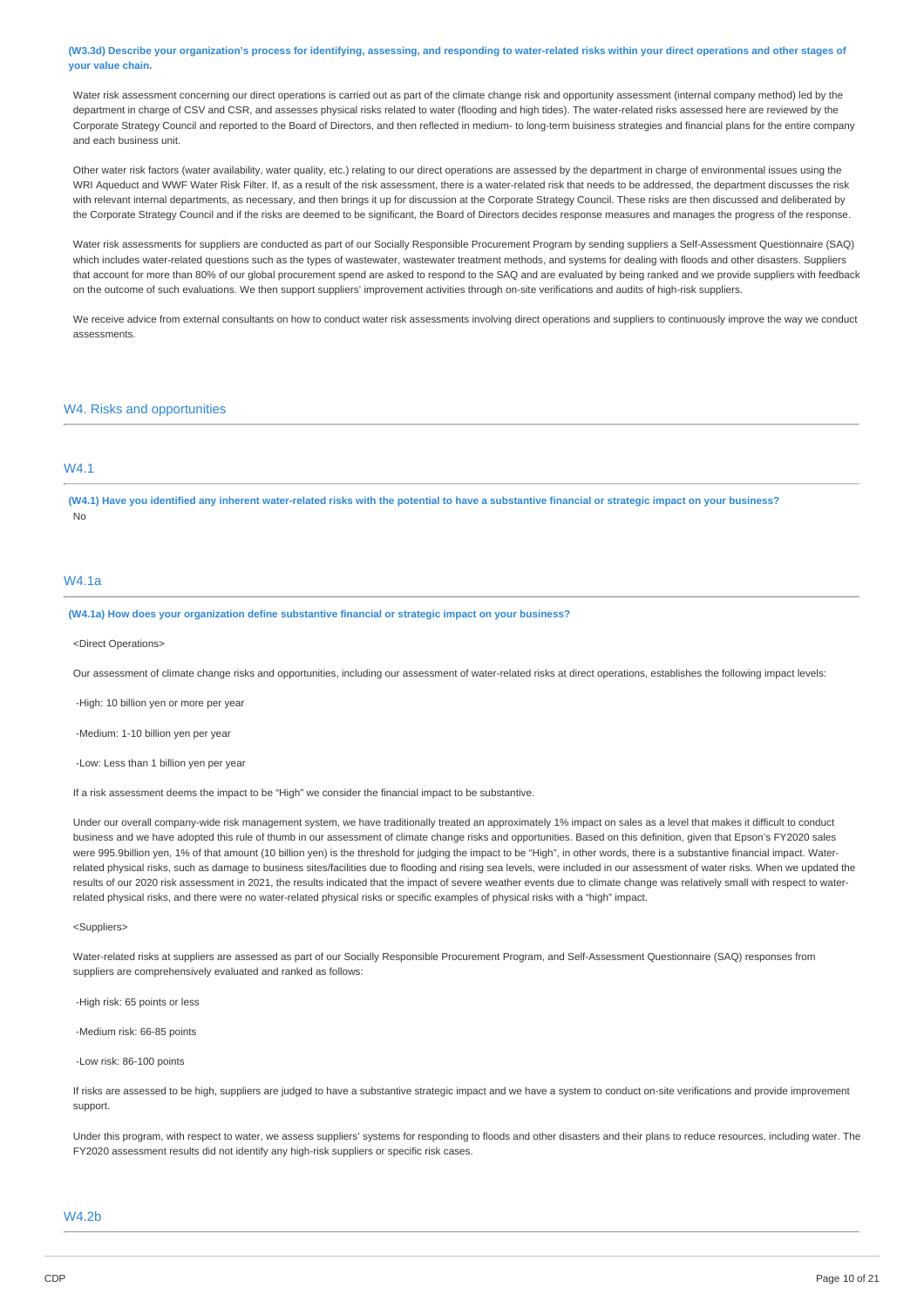(W4.2b) Why does your organization not consider itself exposed to water risks in its direct operations with the potential to have a substantive financial or **strategic impact?**

|  | Primary       | Please explain                                                                                                                                                                                                    |  |  |  |
|--|---------------|-------------------------------------------------------------------------------------------------------------------------------------------------------------------------------------------------------------------|--|--|--|
|  | <b>reason</b> |                                                                                                                                                                                                                   |  |  |  |
|  |               | Row Risks exist, As a result of risk assessments based on the following substantive impact threshold relating to direct operations responded to in W4.1a, we did not find any water-related risks that may have a |  |  |  |
|  | but no        | "high" financial impact (in other words, water-related risks with the potential to have an impact exceeding 10 billion yen). Therefore, we have not identified any water-related risks that may have a            |  |  |  |
|  |               | substantive substantive impact on our direct operations. - High: 10 billion yen or more per year - Medium: 1-10 billion yen per year - Low: Less than 1 billion yen per year We have selected nine assessment     |  |  |  |
|  | impact        | targets in the transition risk, physical risk, and opportunity categories to assess the importance of climate change related risks and opportunities (including water related risks and opportunities).           |  |  |  |
|  |               | anticipated As the result of our assessment, of the nine assessment targets, one target is High, four targets are Medium, and two targets are Low. And the remaining two targets will be evaluated in the         |  |  |  |
|  |               | future.                                                                                                                                                                                                           |  |  |  |

## W4.2c

(W4.2c) Why does your organization not consider itself exposed to water risks in its value chain (beyond direct operations) with the potential to have a **substantive financial or strategic impact?**

| Primary       | Please explain                                                                                                                                                                                                     |
|---------------|--------------------------------------------------------------------------------------------------------------------------------------------------------------------------------------------------------------------|
| <b>reason</b> |                                                                                                                                                                                                                    |
|               | Row Risks exist, but As a result of risk assessments based on the following substantive impact threshold relating to suppliers in our Socially Responsible Procurement Program responded to in W4.1a, we did not   |
|               | no substantive find any high risk suppliers. Therefore, we have not identified any water-related risks that may have a substantive impact on suppliers. - High risk: 65 points or less - Medium risk: 66-85 points |
| impact        | - Low risk: 86-100 points In our latest Socially Responsible Procurement Program, 293 companies were evaluated and we had the following results. - High risk: 91% - Medium risk: 9% - Low                          |
| anticipated   | risk: 0%                                                                                                                                                                                                           |

## W4.3

(W4.3) Have you identified any water-related opportunities with the potential to have a substantive financial or strategic impact on your business? Yes, we have identified opportunities, and some/all are being realized

## W4.3a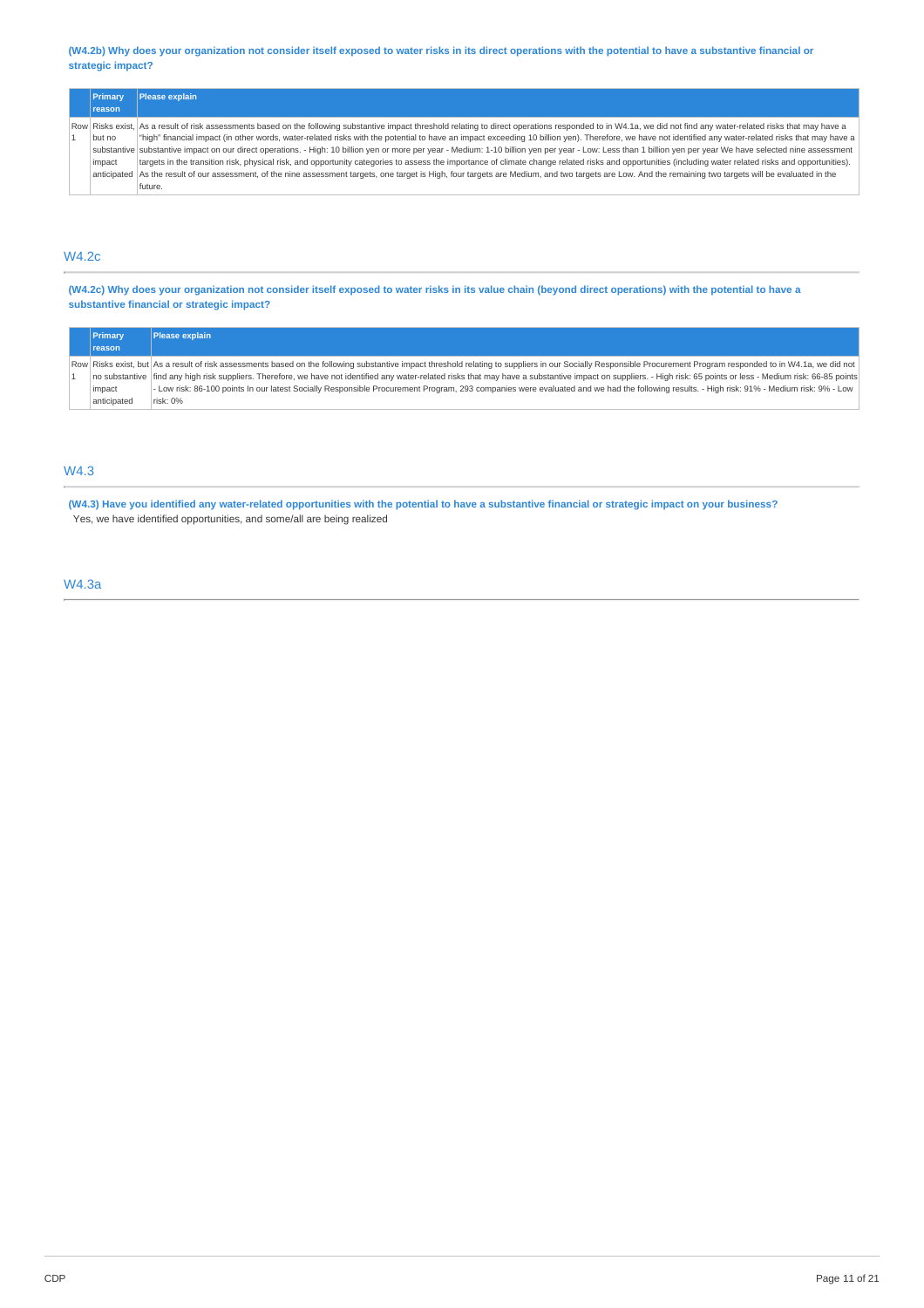**Type of opportunity** Products and services

**Primary water-related opportunity** Sales of new products/services

#### **Company-specific description & strategy to realize opportunity**

In 2015 we developed PaperLab, a dry office papermaking machine capable of recycling paper in the office. PaperLab uses Epson's proprietary technology to make new paper from used paper with almost no water. Epson proposes Eco-Conscious Offices to customers that are sustainable in terms of resources, working styles, and the environment, as an office environment suited to the SDG era and we have started to introduce such offices at our own sites/facilities. PaperLab is an integral component of the Eco-Conscious Offices concept and an important part of our sales strategy. We recognize that a large amount of fresh water is needed to recycle paper and believe that solving this issue will lead to the conservation of water sources and water-related opportunities. We are trying to create PaperLab business opportunities by demonstrating to customers that, by combining PaperLab and inkjet printers in the Eco-Conscious Offices, they can reduce their burden on the environment, including water use, as well as gain economic benefits in terms of cost reductions and increased security, while taking advantage of the convenience of paper such as perspicuity and visibility. In FY2020, the impact of COVID-19 made it difficult to promote PaperLab at exhibitions and other traditional-style events. We promoted sales by inviting visitors to our environmentally-friendly office centre and to Epson Square Marunouchi showroom. With the support from a local government (Kitakyushu City), we launched an experiment to build a regional paper recycling system centred around PaperLab. PaperLab was awarded the Minister of Economy, Trade and Industry's Prize at the First EcoPro Awards, and its external recognition has led to further sales opportunities.

#### **Estimated timeframe for realization**

More than 6 years

**Magnitude of potential financial impact** Medium

**Are you able to provide a potential financial impact figure?** Yes, an estimated range

**Potential financial impact figure (currency)** <Not Applicable>

**Potential financial impact figure – minimum (currency)** 1000000000

**Potential financial impact figure – maximum (currency)** 10000000000

#### **Explanation of financial impact**

Epson has selected nine assessment targets in the transition risk, physical risk, and opportunity categories to assess the importance of climate change related risks and opportunities. "Progress in the paper circulation cycle in the office" has been selected as an opportunity assessment target and assessments are conducted by establishing the following two scenarios to assess the importance of the assessment target. -Increased paper recycling costs due to higher used paper prices and confidential document collection and disposal costs -Popularized paper recycling culture in the office by improving environmental awareness and confidentiality management, and developing recycling technology, etc. Our assessments found that opportunities to sell PaperLab increased due to increases in the cost of recycling paper and the popularization of paper recycling culture. The impact of this opportunity assessment target has been rated "medium", in other words, the financial impact is rated between 1 and 10 billion yen per year, and there is a medium-term manifestation period, in other words, between 10 and 50 years.

#### W6. Governance

### W6.1

**(W6.1) Does your organization have a water policy?** Yes, we have a documented water policy that is publicly available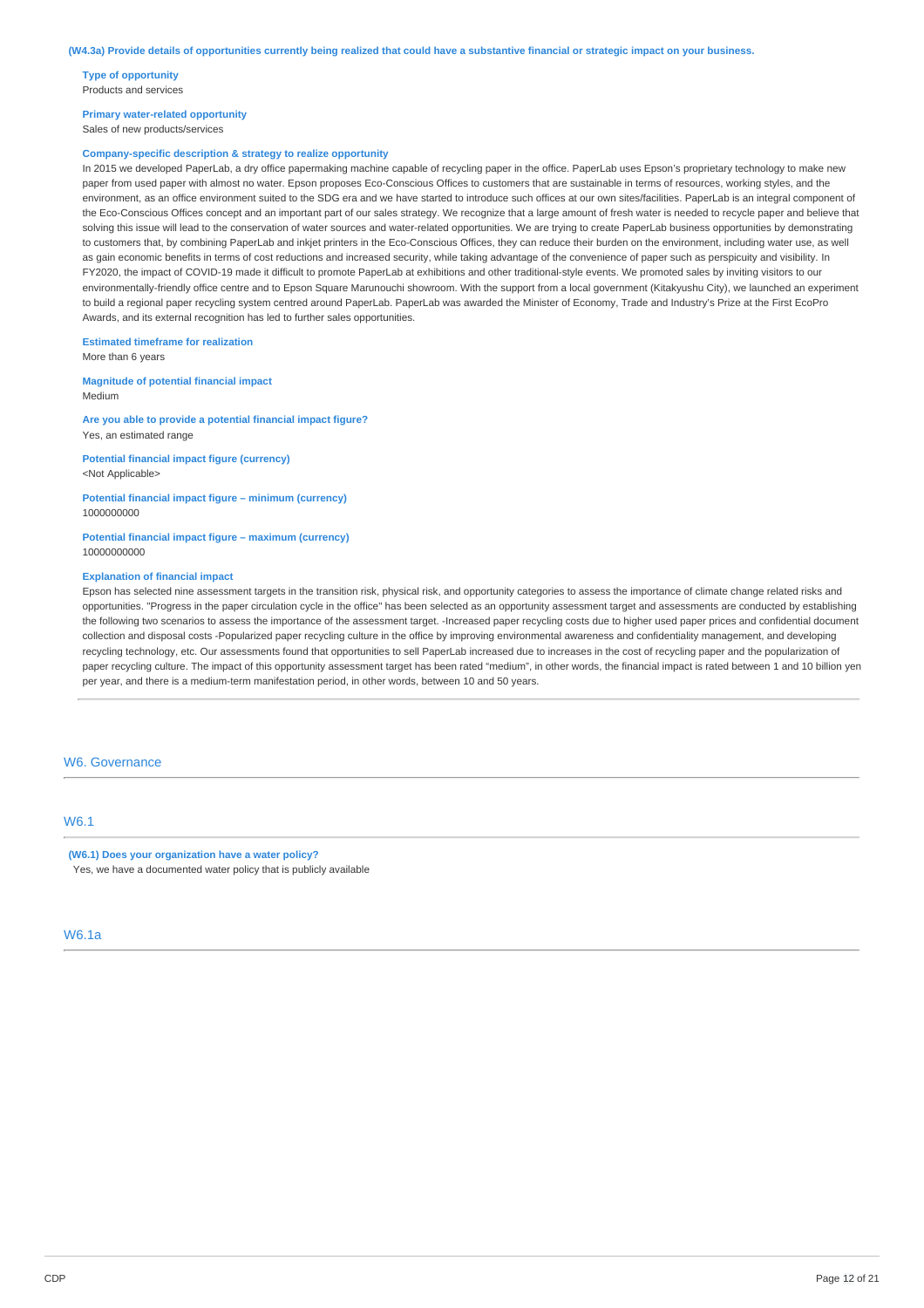### **(W6.1a) Select the options that best describe the scope and content of your water policy.**

|       | <b>Scope</b> | <b>Content</b>                | <b>Please explain</b>                                                                                                                                                                                                                                                                                                                                             |  |  |
|-------|--------------|-------------------------------|-------------------------------------------------------------------------------------------------------------------------------------------------------------------------------------------------------------------------------------------------------------------------------------------------------------------------------------------------------------------|--|--|
|       | Row Company  | Description of                | In our Sustainability Report (SR), we indicate our basic policies and perceptions relating to water. Specifically, the SR explains and states the following: - Water is closely linked to                                                                                                                                                                         |  |  |
| $1\,$ | wide         | business                      | other environmental factors including climate change - Our business activities rely on water and affect the external water environment - The importance that all employees have                                                                                                                                                                                   |  |  |
|       |              | dependency                    | access to safe drinking water and a sanitary water environment We have set a Group-wide water-related target for FY2020 of an absolute reduction in total water withdrawals to                                                                                                                                                                                    |  |  |
|       |              | on water                      | below FY2019 level and disclose the results achieved in our SR. We have set improving discharge to a level higher than the legal standard as our water goal, and we disclose the                                                                                                                                                                                  |  |  |
|       |              | Description o<br>business     | results of water quality measurements at each of our sites/facilities to the public. This target and goal correspond to our water-related performance standards for direct operations.<br>Epson has announced our commitment to contributing to the SDGs in the name of our president (CEO). We have established "Creating new products and services with leading |  |  |
|       |              | impact on                     | technology" as one of our water-related Key CSR themes, thereby contributing to the innovation of water-related technologies. As part of our Socially Responsible Procurement                                                                                                                                                                                     |  |  |
|       |              | water                         | Program, Epson collects information from and evaluates suppliers using our own questionnaire (SAQ) based on the RBA's auditing standards. Specific examples of questions                                                                                                                                                                                          |  |  |
|       |              | Description o                 | relating to water in the SAQ include questions about the type of wastewater, the treatment method, and systems for dealing with floods and other disasters, and the responses we                                                                                                                                                                                  |  |  |
|       |              | water-related                 | receive are used to evaluate suppliers for procurement purposes. In order to appropriately disclose information externally, Epson bases information disclosure on compliance with                                                                                                                                                                                 |  |  |
|       |              | performance                   | core options in the GRI standards, an international initiative for sustainability reporting, that includes water, and publishes a GRI standards comparison table, that includes water.                                                                                                                                                                            |  |  |
|       |              | standards for                 |                                                                                                                                                                                                                                                                                                                                                                   |  |  |
|       |              | direct                        |                                                                                                                                                                                                                                                                                                                                                                   |  |  |
|       |              | operations<br>Description of  |                                                                                                                                                                                                                                                                                                                                                                   |  |  |
|       |              | water-related                 |                                                                                                                                                                                                                                                                                                                                                                   |  |  |
|       |              | standards for                 |                                                                                                                                                                                                                                                                                                                                                                   |  |  |
|       |              | procurement                   |                                                                                                                                                                                                                                                                                                                                                                   |  |  |
|       |              | Reference to                  |                                                                                                                                                                                                                                                                                                                                                                   |  |  |
|       |              | international                 |                                                                                                                                                                                                                                                                                                                                                                   |  |  |
|       |              | standards                     |                                                                                                                                                                                                                                                                                                                                                                   |  |  |
|       |              | and widely-<br>recognized     |                                                                                                                                                                                                                                                                                                                                                                   |  |  |
|       |              | water                         |                                                                                                                                                                                                                                                                                                                                                                   |  |  |
|       |              | initiatives                   |                                                                                                                                                                                                                                                                                                                                                                   |  |  |
|       |              | Company                       |                                                                                                                                                                                                                                                                                                                                                                   |  |  |
|       |              | water targets                 |                                                                                                                                                                                                                                                                                                                                                                   |  |  |
|       |              | and goals                     |                                                                                                                                                                                                                                                                                                                                                                   |  |  |
|       |              | Commitment                    |                                                                                                                                                                                                                                                                                                                                                                   |  |  |
|       |              | to align with                 |                                                                                                                                                                                                                                                                                                                                                                   |  |  |
|       |              | public policy<br>initiatives, |                                                                                                                                                                                                                                                                                                                                                                   |  |  |
|       |              | such as the                   |                                                                                                                                                                                                                                                                                                                                                                   |  |  |
|       |              | <b>SDGs</b>                   |                                                                                                                                                                                                                                                                                                                                                                   |  |  |
|       |              | Commitments                   |                                                                                                                                                                                                                                                                                                                                                                   |  |  |
|       |              | beyond                        |                                                                                                                                                                                                                                                                                                                                                                   |  |  |
|       |              | regulatory                    |                                                                                                                                                                                                                                                                                                                                                                   |  |  |
|       |              | compliance                    |                                                                                                                                                                                                                                                                                                                                                                   |  |  |
|       |              | Commitment<br>to water-       |                                                                                                                                                                                                                                                                                                                                                                   |  |  |
|       |              | related                       |                                                                                                                                                                                                                                                                                                                                                                   |  |  |
|       |              | innovation                    |                                                                                                                                                                                                                                                                                                                                                                   |  |  |
|       |              | Commitment                    |                                                                                                                                                                                                                                                                                                                                                                   |  |  |
|       |              | to safely                     |                                                                                                                                                                                                                                                                                                                                                                   |  |  |
|       |              | managed                       |                                                                                                                                                                                                                                                                                                                                                                   |  |  |
|       |              | Water,                        |                                                                                                                                                                                                                                                                                                                                                                   |  |  |
|       |              | Sanitation                    |                                                                                                                                                                                                                                                                                                                                                                   |  |  |
|       |              | and Hygiene<br>(WASH) in      |                                                                                                                                                                                                                                                                                                                                                                   |  |  |
|       |              | the workplace                 |                                                                                                                                                                                                                                                                                                                                                                   |  |  |
|       |              | Recognition                   |                                                                                                                                                                                                                                                                                                                                                                   |  |  |
|       |              | of                            |                                                                                                                                                                                                                                                                                                                                                                   |  |  |
|       |              | environmental                 |                                                                                                                                                                                                                                                                                                                                                                   |  |  |
|       |              | linkages, for                 |                                                                                                                                                                                                                                                                                                                                                                   |  |  |
|       |              | example, due                  |                                                                                                                                                                                                                                                                                                                                                                   |  |  |
|       |              | to climate                    |                                                                                                                                                                                                                                                                                                                                                                   |  |  |
|       |              | change                        |                                                                                                                                                                                                                                                                                                                                                                   |  |  |

## W6.2

**(W6.2) Is there board level oversight of water-related issues within your organization?** .<br>Yes

### W6.2a

(W6.2a) Identify the position(s) (do not include any names) of the individual(s) on the board with responsibility for water-related issues.

| <b>Position</b><br>l of<br>individual  | Please explain                                                                                                                                                                                                                                                                                                                                                                                                                                                                                                                                                                                                                                                                                                                                                                                                                                                                                                                                                                                                                                                                                                                                                                                                                                                                                                                           |
|----------------------------------------|------------------------------------------------------------------------------------------------------------------------------------------------------------------------------------------------------------------------------------------------------------------------------------------------------------------------------------------------------------------------------------------------------------------------------------------------------------------------------------------------------------------------------------------------------------------------------------------------------------------------------------------------------------------------------------------------------------------------------------------------------------------------------------------------------------------------------------------------------------------------------------------------------------------------------------------------------------------------------------------------------------------------------------------------------------------------------------------------------------------------------------------------------------------------------------------------------------------------------------------------------------------------------------------------------------------------------------------|
| Chief<br>Executive<br>Officer<br>(CEO) | All final decisions on environmental management, including water and climate change, are made and enforced by the Board of Directors, which is chaired by the Chairman. The Board of Directors<br>manages information on environmental management, including water and climate change related issues and maintains a process for confirming what we should do based on that information at lower<br>levels meetings. Environmental activities related to water and climate change are a Group-wide activity, and therefore fall under the responsibility and authority of our Group's Chief Executive Officer<br>(President). In FY2020, the Board of Directors made revisions to Environmental Vision 2050 and made decisions on Epson 25 Renewed. And the final decision of revisions to Environmental Vision<br>2050 and Epson 25 Renewed was made by the President (CEO). Example of a decision related to water made by our CEO (President): In FY2020, the results of our climate change risk and opportunity<br>assessment, including the assessments of physical risks relating to water (flooding and high tides) at direct operations, the impact on operations, and the financial impact are ultimately approved by our<br>Board of Directors and CEO, following a directional review by our Sustainability Strategy Council. |

## W6.2b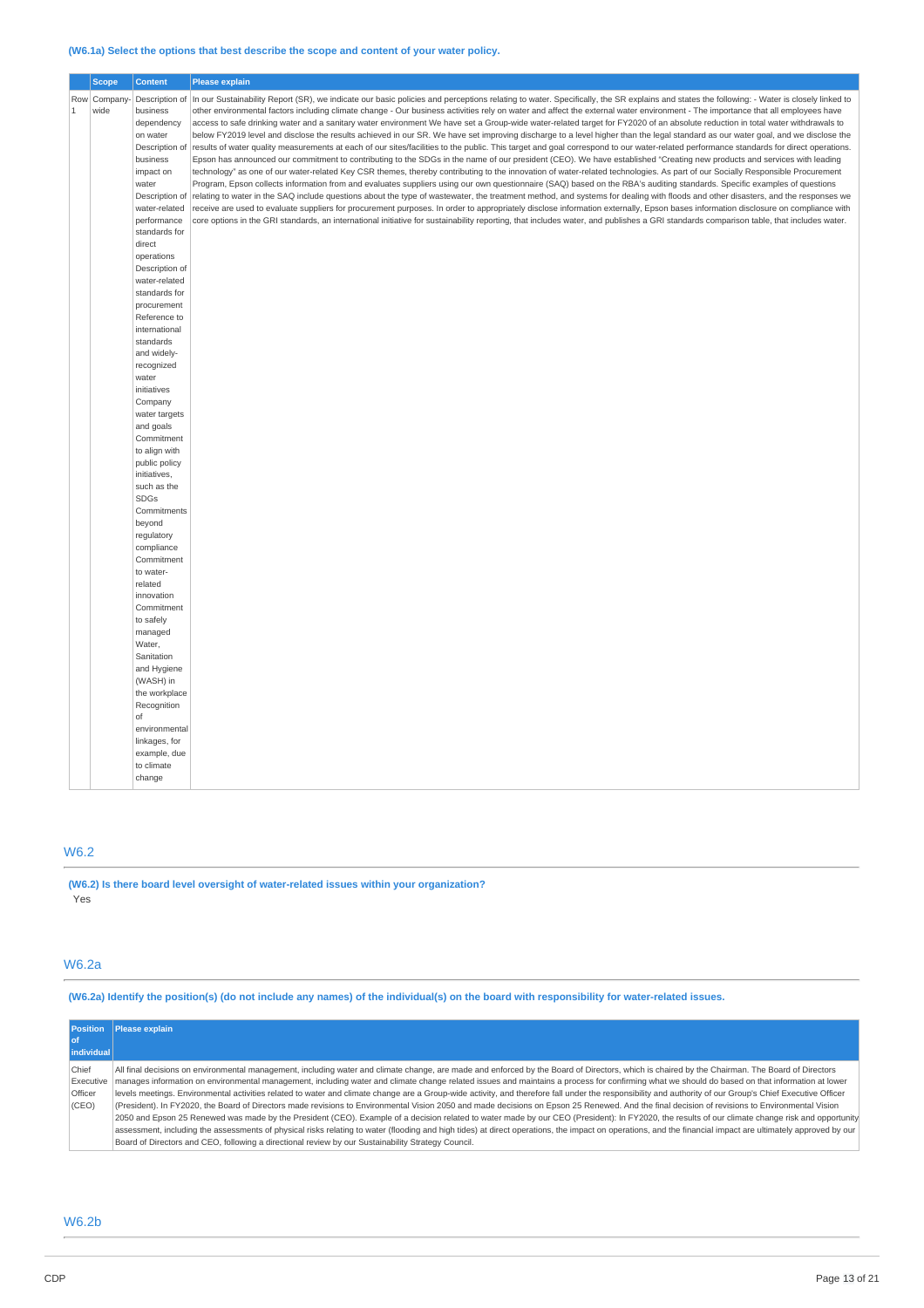#### **(W6.2b) Provide further details on the board's oversight of water-related issues.**

|              | related                                       | <b>Frequency Governance</b><br>that water- mechanisms<br>into which<br>issues are   water-related                                                                                                                                                                                                                                                                                                                            | <b>Please explain</b>                                                                                                                                                                                                                                                                                                                                                                                                                                                                                                                                                                                                                                                                                                                                                                                                                                                                                                                                                                                                                                                                                                                                                                                                                                                                                                                                                                                                                                                                                                                                                                                            |
|--------------|-----------------------------------------------|------------------------------------------------------------------------------------------------------------------------------------------------------------------------------------------------------------------------------------------------------------------------------------------------------------------------------------------------------------------------------------------------------------------------------|------------------------------------------------------------------------------------------------------------------------------------------------------------------------------------------------------------------------------------------------------------------------------------------------------------------------------------------------------------------------------------------------------------------------------------------------------------------------------------------------------------------------------------------------------------------------------------------------------------------------------------------------------------------------------------------------------------------------------------------------------------------------------------------------------------------------------------------------------------------------------------------------------------------------------------------------------------------------------------------------------------------------------------------------------------------------------------------------------------------------------------------------------------------------------------------------------------------------------------------------------------------------------------------------------------------------------------------------------------------------------------------------------------------------------------------------------------------------------------------------------------------------------------------------------------------------------------------------------------------|
|              | l a<br>scheduled integrated<br>agenda<br>item | issues are                                                                                                                                                                                                                                                                                                                                                                                                                   |                                                                                                                                                                                                                                                                                                                                                                                                                                                                                                                                                                                                                                                                                                                                                                                                                                                                                                                                                                                                                                                                                                                                                                                                                                                                                                                                                                                                                                                                                                                                                                                                                  |
| $\mathbf{1}$ | Row Scheduled<br>- some<br>meetings           | Monitoring<br>and<br>performance<br>Overseeing<br>acquisitions<br>and divestiture<br>Overseeing<br>major capital<br>expenditures<br>Reviewing and<br>quiding annual<br>budgets<br>Reviewing and<br>quiding<br>business plans<br>Reviewing and<br>quiding major<br>plans of action<br>Reviewing and<br>guiding risk<br>management<br>policies<br>Reviewing and<br>quiding<br>strategy<br>Setting<br>performance<br>objectives | The Board of Directors makes decisions on basic business policies, important business affairs, and other matters that the Board of Directors is responsible for deciding as<br>implementation provided for in internal regulations. Business affairs that the Board of Directors is not responsible for deciding are delegated to executive management, and the Board monitors<br>these. As such, matters discussed by the Board of Directors are limited to motions of the highest importance (e.g., governance, capital policy, compliance, risk management,<br>deliberations on megatrends and mid- to long-term strategies). Environmental activities, including water-related issues, are also considered one of the highest important issues.<br>Management meeting bodies have been established for executing operations. Among them is the Corporate Strategy Council, which usually meets about once a week to allow<br>Directors, Executive Officers, and Special Audit & Supervisory Officers to exhaustively discuss important business themes that affect the entire Epson Group and matters<br>brought up before the Board of Directors. Environmental initiatives, including water-related issues, are positioned as a important business theme, and the executive officer in<br>charge of the environment regularly reports to the Corporate Strategy Council. The Council discusses reviews to targets and strategies for the environmental initiatives and<br>revises budgets and plans in line with such reviews, and then submits the result of their discussions to the Board of Directors. |

### W6.3

### (W6.3) Provide the highest management-level position(s) or committee(s) with responsibility for water-related issues (do not include the names of individuals).

**Name of the position(s) and/or committee(s)** Chief Executive Officer (CEO)

### **Responsibility**

Both assessing and managing water-related risks and opportunities

**Frequency of reporting to the board on water-related issues**

More frequently than quarterly

#### **Please explain**

The Corporate Strategy Council meets on a weekly basis to deliberate important execution of business as an advisory body to the CEO. The Council was established as a place for executives to discuss important management topics pertaining to the entire Group and is chaired by the CEO (President). Environmental initiatives, including water risks, are positioned as a key management theme, and the executive officer in charge of environment reports such initiatives to the Corporate Strategy Council. As an example of water-related case study, in FY2020, we assessed the water-related physical risks (flooding and high tides) at direct operations as part of our climate change risks assessment, and the water-related risks assessed here have been reviewed by the Council and reported to the Board of Directors. The President (CEO) is responsible for the final decision on matters related to our environmental management and environmental activities, including water related issues.

### W6.4

(W6.4) Do you provide incentives to C-suite employees or board members for the management of water-related issues?

|       | Provide incentives for management of water-related issues | Comment |
|-------|-----------------------------------------------------------|---------|
| Row 1 | 'Yes                                                      |         |

### W6.4a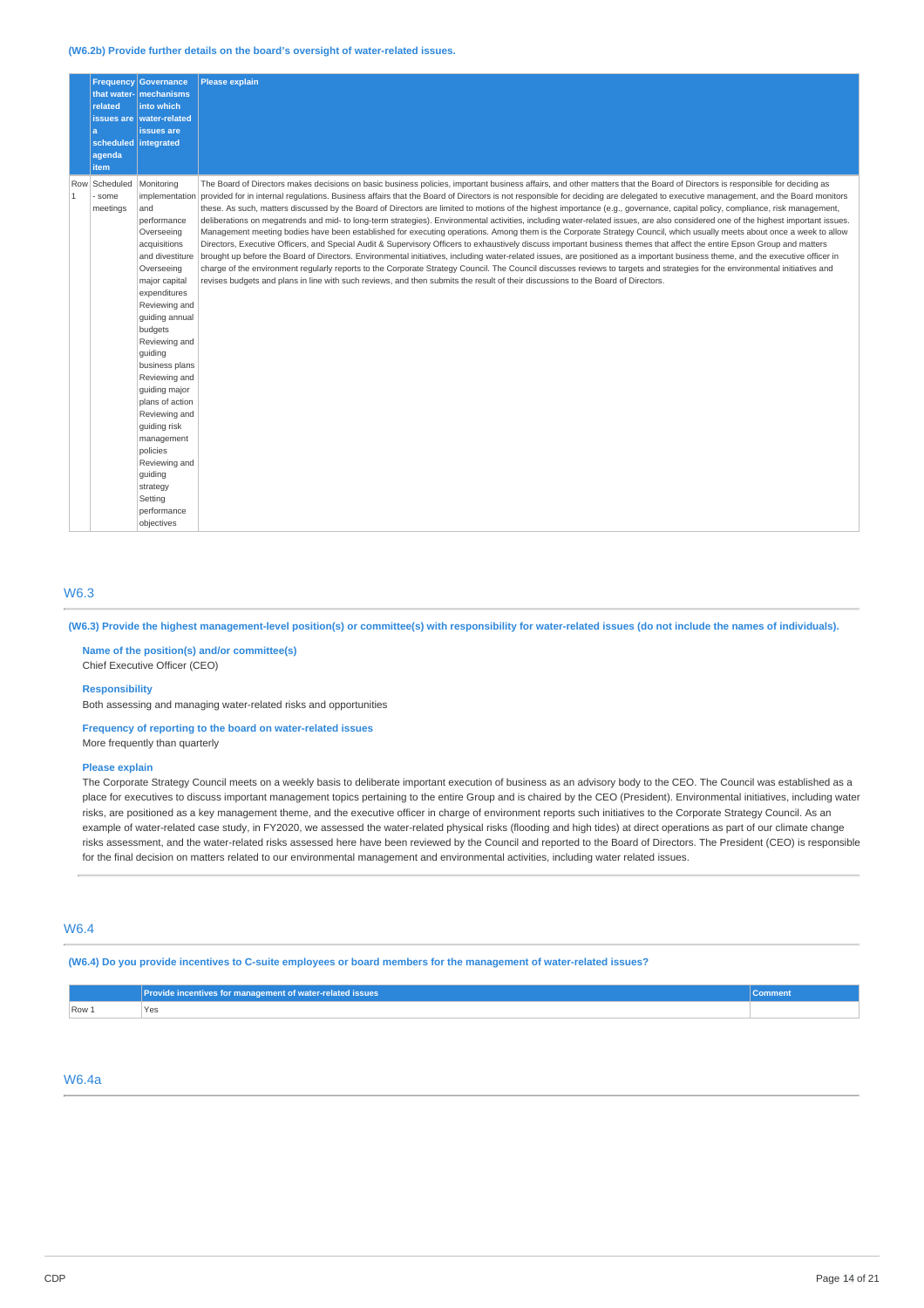#### (W6.4a) What incentives are provided to C-suite employees or board members for the management of water-related issues (do not include the names of **individuals)?**

|                          | Role(s)               |                                   | Performance Please explain                                                                                                                                                                                                                                                                                                                 |
|--------------------------|-----------------------|-----------------------------------|--------------------------------------------------------------------------------------------------------------------------------------------------------------------------------------------------------------------------------------------------------------------------------------------------------------------------------------------|
|                          | entitled to           | indicator                         |                                                                                                                                                                                                                                                                                                                                            |
|                          | incentive             |                                   |                                                                                                                                                                                                                                                                                                                                            |
| Monetary Chief           |                       | Other, please                     | ESG management (environment assessment, CSR survey ranking) as a qualitative evaluation based on the progress of strategies toward achieving the operating                                                                                                                                                                                 |
| reward                   | Executive             | specify (ESG                      | performance targets of the Epson 25 Renewed.                                                                                                                                                                                                                                                                                               |
|                          | Officer               | management                        |                                                                                                                                                                                                                                                                                                                                            |
|                          | (CEO)                 | (environment                      |                                                                                                                                                                                                                                                                                                                                            |
|                          |                       | assessment,                       |                                                                                                                                                                                                                                                                                                                                            |
|                          |                       | CSR survey<br>ranking)            |                                                                                                                                                                                                                                                                                                                                            |
|                          |                       | including                         |                                                                                                                                                                                                                                                                                                                                            |
|                          |                       | water related                     |                                                                                                                                                                                                                                                                                                                                            |
|                          |                       | issues.)                          |                                                                                                                                                                                                                                                                                                                                            |
|                          |                       |                                   |                                                                                                                                                                                                                                                                                                                                            |
| Non-                     |                       | Director on Reduction of<br>water | Our President Award include an environmental award, as a non-monetary award system aimed at recognizing business units (including directors and executive officers in<br>charge of business units) and sites/facilities (including presidents of subsidiary companies) that have demonstrated high performance through outstanding overall |
| monetary board<br>reward | Other C-              | withdrawals                       | environmental activities. In relation to water, units and sites/facilities that reduce water consumption, improve water use efficiency, improve wastewater quality, and improve                                                                                                                                                            |
|                          | suite                 | Reduction in                      | water-related sanitation are eligible for the award. Many of these water related activities at business units and sites/facilities have relation to our water policies (detailed at                                                                                                                                                        |
|                          | Officer               | consumption                       | W6.1a). Units and sites/facilities are comprehensively evaluated on a 100 point scale in terms of their specific environmental activities such as reducing water consumption,                                                                                                                                                              |
|                          | (Executive            | volumes                           | environmental management, and environmental indicator achievement, and the units and sites/facilities that achieve 80 points or more are eligible to receive an                                                                                                                                                                            |
|                          | Officers)             |                                   | Improvements environmental award of excellence. In recent years, the award has been presented to overseas sites/facilities for achieving a high level of liquid waste treatment by combining                                                                                                                                               |
|                          | Other,                | in efficiency -                   | an ink waste liquid concentrator with a microbial treatment system, as well as for collecting and purifying waste water from prayer rooms and other places for reuse as water                                                                                                                                                              |
|                          | please                | direct                            | for flushing toilets.                                                                                                                                                                                                                                                                                                                      |
|                          | specify               | operations                        |                                                                                                                                                                                                                                                                                                                                            |
|                          |                       | (Presidents   Improvements        |                                                                                                                                                                                                                                                                                                                                            |
|                          | of                    | in waste water                    |                                                                                                                                                                                                                                                                                                                                            |
|                          | subsidiary            | quality - direct                  |                                                                                                                                                                                                                                                                                                                                            |
|                          | companies) operations |                                   |                                                                                                                                                                                                                                                                                                                                            |
|                          |                       | Increased                         |                                                                                                                                                                                                                                                                                                                                            |
|                          |                       | access to<br>workplace            |                                                                                                                                                                                                                                                                                                                                            |
|                          |                       | <b>WASH</b>                       |                                                                                                                                                                                                                                                                                                                                            |
|                          |                       |                                   |                                                                                                                                                                                                                                                                                                                                            |

## W6.5

(W6.5) Do you engage in activities that could either directly or indirectly influence public policy on water through any of the following? No

## W6.6

(W6.6) Did your organization include information about its response to water-related risks in its most recent mainstream financial report? No, but we plan to do so in the next two years

### W7. Business strategy

### W7.1

(W7.1) Are water-related issues integrated into any aspects of your long-term strategic business plan, and if so how?

|                           | Are water-related Long-<br><b>issues</b><br>integrated?                                                                                           | term<br>time<br>horizon<br>(years) | <b>Please explain</b>                                                                                                                                                                                                                                                                                                                                                                                                                                                                                                                                                                                                                                                                                                                                                                                                                                                                                                                                                                                                                                                                                                   |
|---------------------------|---------------------------------------------------------------------------------------------------------------------------------------------------|------------------------------------|-------------------------------------------------------------------------------------------------------------------------------------------------------------------------------------------------------------------------------------------------------------------------------------------------------------------------------------------------------------------------------------------------------------------------------------------------------------------------------------------------------------------------------------------------------------------------------------------------------------------------------------------------------------------------------------------------------------------------------------------------------------------------------------------------------------------------------------------------------------------------------------------------------------------------------------------------------------------------------------------------------------------------------------------------------------------------------------------------------------------------|
| Long-<br>term<br>business | No. water-related<br>issues were<br>reviewed but not<br>objectives considered as<br>strategically<br>relevant/significant                         | > 30                               | Risk assessments concerning water-related issues are conducted as part of our climate change risk and opportunity assessment led by the department in charge of CSV<br>and CSR, and we assess physical risks related to water (flooding and high tides) at direct operations. The results of our climate change risk and opportunity assessments<br>and response policies are reviewed by the Corporate Strategy Council and reported to the Board of Directors, and then reflected in medium- to long-term strategies and<br>financial plans for the entire company and each business unit. As mentioned in our response to W4.1a, we categorize the impact of each assessment item in the climate<br>change risk and opportunity assessment into "High", "Medium", or "Low", and the results indicate that water-related risks associated with extreme weather due to climate<br>change will be relatively low in the future, and the result of the assessment is also "Low". For this reason, water-related issues have not been incorporated into our long-term<br>business objectives at this stage.               |
| Strategy<br>for           | No, water-related<br>issues were<br>achieving   reviewed but not<br>long-term   considered as<br>objectives strategically<br>relevant/significant | > 30                               | Risk assessments concerning water-related issues are conducted as part of our climate change risk and opportunity assessment led by the department in charge of CSV<br>and CSR, and we assess physical risks related to water (flooding and high tides) at direct operations. The results of our climate change risk and opportunity assessments<br>and response policies are reviewed by the Corporate Strategy Council and reported to the Board of Directors, and then reflected in medium- to long-term strategies and<br>financial plans for the entire company and each business unit. As mentioned in our response to W4.1a, we categorize the impact of each assessment item in the climate<br>change risk and opportunity assessment into "High", "Medium", or "Low", and the results indicate that water-related risks associated with extreme weather due to climate<br>change will be relatively low in the future, and the result of the assessment is also "Low". For this reason, water-related issues have not been incorporated into our strategy<br>for achieving long-term objectives at this stage. |
| Financial<br>planning     | No. water-related<br>issues were<br>reviewed but not<br>considered as<br>strategically<br>relevant/significant                                    | > 30                               | Risk assessments concerning water-related issues are conducted as part of our climate change risk and opportunity assessment led by the department in charge of CSV<br>and CSR, and we assess physical risks related to water (flooding and high tides) at direct operations. The results of our climate change risk and opportunity assessments<br>and response policies are reviewed by the Corporate Strategy Council and reported to the Board of Directors, and then reflected in medium- to long-term strategies and<br>financial plans for the entire company and each business unit. As mentioned in our response to W4.1a, we categorize the impact of each assessment item in the climate<br>change risk and opportunity assessment into "High", "Medium", or "Low", and the results indicate that water-related risks associated with extreme weather due to climate<br>change will be relatively low in the future, and the result of the assessment is also "Low" For this reason, water-related issues have not been incorporated into our financial<br>planning at this stage.                           |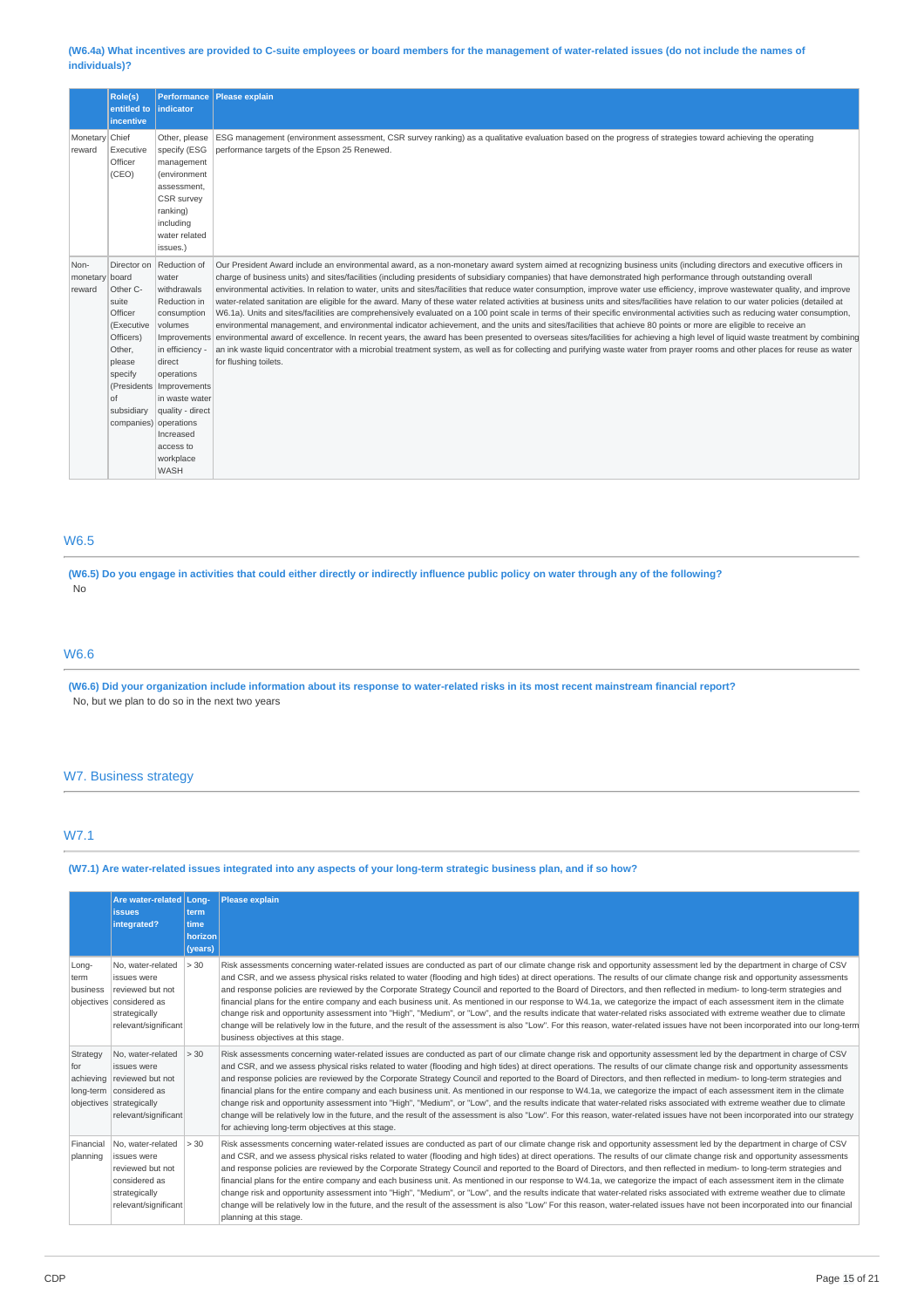### W7.2

(W7.2) What is the trend in your organization's water-related capital expenditure (CAPEX) and operating expenditure (OPEX) for the reporting year, and the **anticipated trend for the next reporting year?**

#### **Row 1**

**Water-related CAPEX (+/- % change)**

-3.66

**Anticipated forward trend for CAPEX (+/- % change)** 24.12

**Water-related OPEX (+/- % change)** -1.23

**Anticipated forward trend for OPEX (+/- % change)** -1

### **Please explain**

We calculated CAPEX based on actual capital expenditure relating to water and projected investment for FY2021. In FY2020, as in FY2019, we did not undertake any large-scale capital investment, rather we focused on upgrading wastewater equipment, pipes, pumps, and tanks. As a result, CAPEX decreased slightly due to curbing investment due to COVID-19. CAPEX is expected to increase significantly in FY2021 as we are planning to upgrade our wastewater treatment facilities at some sites. OPEX was calculated based on actual water and sewage rates. Although water and sewage rates have increased at some sites, OPEX decreased as both the total water withdrawal and discharge volume decreased as a result of the spread of COVID-19. We assume that there is a correlation between changes in water and sewage rates and changes in electricity consumption. Given that electricity consumption is expected to decrease by 1% in FY2021, we estimate that in FY 2021 OPEX will decrease by 1% compared to FY2020.

### W7.3

**(W7.3) Does your organization use climate-related scenario analysis to inform its business strategy?**

| <b>comment</b> | ated scenario analysis,<br><b>Arelated</b> |
|----------------|--------------------------------------------|
|                | Row 1<br>Yes                               |

### W7.3a

**(W7.3a) Has your organization identified any water-related outcomes from your climate-related scenario analysis?** No

### W7.4

#### **(W7.4) Does your company use an internal price on water?**

#### **Row 1**

**Does your company use an internal price on water?**

No, but we are currently exploring water valuation practices

### **Please explain**

We are currently collecting and reviewing information on our use of water pricing.

#### W8. Targets

## W8.1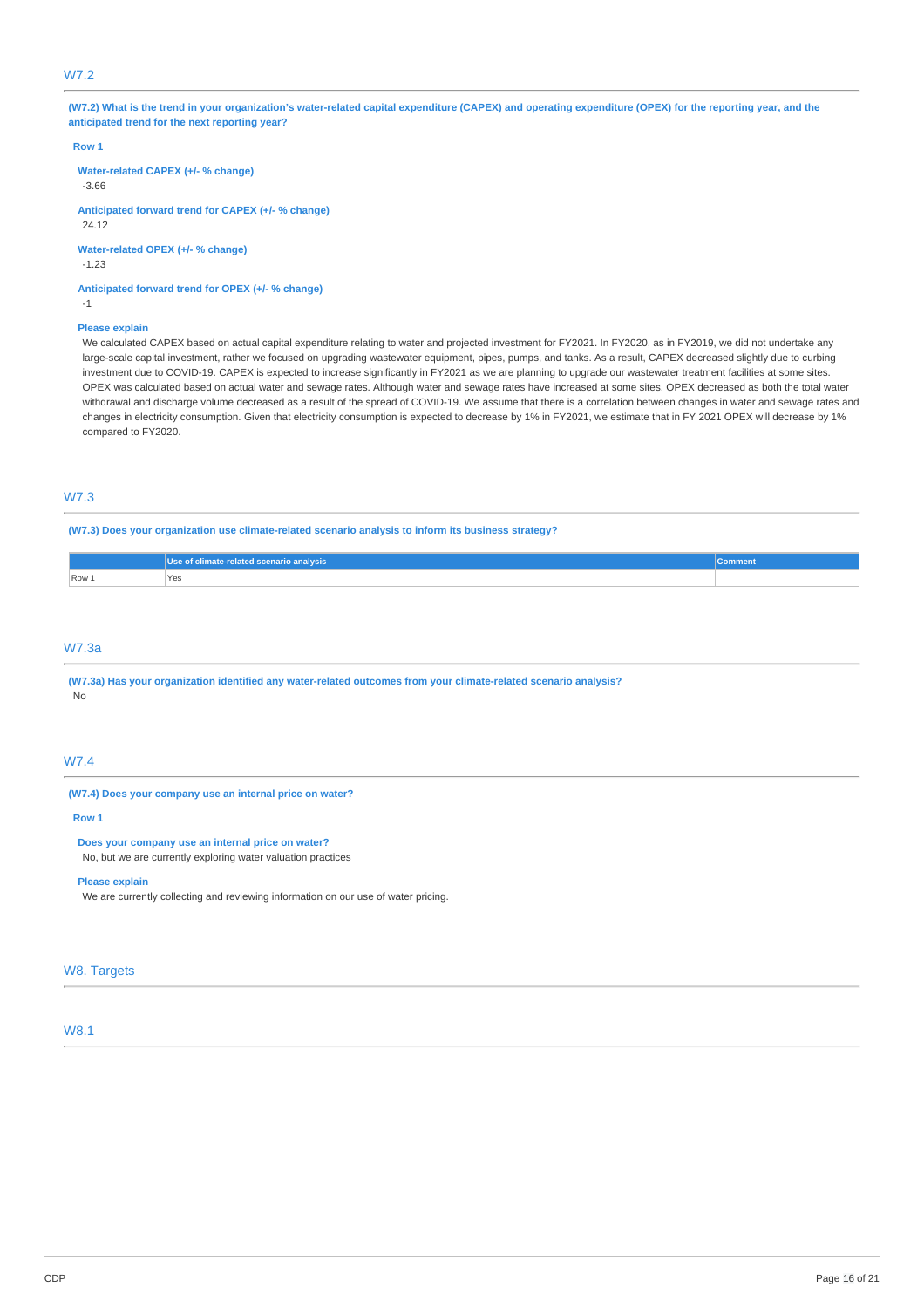### **(W8.1) Describe your approach to setting and monitoring water-related targets and/or goals.**

| targets<br>and/or<br>qoals                                                                                                                                                    | lat<br>corporate<br>level                                                                           | Levels for Monitoring Approach to setting and monitoring targets and/or goals                                                                                                                                                                                                                                                                                                                                                                                                                                                                                                                                                                                                                                                                                                                                                                                                                                                                                                                                                                                                                                                                                                                                                                                                                                                                                                                                                                                                                                                                                                                                                                                                                                                                                                                                                                                                                                                                                                                                                                                                                                                                                                                                                                     |
|-------------------------------------------------------------------------------------------------------------------------------------------------------------------------------|-----------------------------------------------------------------------------------------------------|---------------------------------------------------------------------------------------------------------------------------------------------------------------------------------------------------------------------------------------------------------------------------------------------------------------------------------------------------------------------------------------------------------------------------------------------------------------------------------------------------------------------------------------------------------------------------------------------------------------------------------------------------------------------------------------------------------------------------------------------------------------------------------------------------------------------------------------------------------------------------------------------------------------------------------------------------------------------------------------------------------------------------------------------------------------------------------------------------------------------------------------------------------------------------------------------------------------------------------------------------------------------------------------------------------------------------------------------------------------------------------------------------------------------------------------------------------------------------------------------------------------------------------------------------------------------------------------------------------------------------------------------------------------------------------------------------------------------------------------------------------------------------------------------------------------------------------------------------------------------------------------------------------------------------------------------------------------------------------------------------------------------------------------------------------------------------------------------------------------------------------------------------------------------------------------------------------------------------------------------------|
| Row Company-<br>wide<br>targets<br>and goals<br><b>Business</b><br>level<br>specific<br>targets<br>and/or<br>goals<br>Site/facility<br>specific<br>targets<br>and/or<br>qoals | monitored<br>at the<br>corporate<br>level<br>Goals are<br>monitored<br>at the<br>corporate<br>level | Targets are For our medium- to long-term environmental targets, including water, our Group regulations stipulate that the department in charge of environmental issues drafts comprehensive<br>measures for medium- to long-term environmental activities and obtains approval from the general administrative manager in charge of environmental affairs. However, due to<br>reviewing our Environmental Vision 2050, which is based on our environmental activities, and the impact of Covid-19, we do not currently have any medium- to long-term water<br>targets. In the future, we intend to establish medium- to long-term water targets based on Environmental Vision 2050 (revised in March 2021) and Epson 25 Renewed. For this<br>reason, we have set a Group-wide water-related target for FY2020 of an absolute reduction in total water withdrawals to below FY2019 levels. Some units and sites/facilities have set<br>a water-related target of reducing water consumption as one of their ISO 14001 environmental goals and are monitoring and assessing the implementation and performance of such<br>activities. For example, a site/facility in Nagano Prefecture, Japan, sets the water target by subtracting the water volume associated with reduction activities of each year from the<br>water withdrawals volume based on the business plan of the year. We have set improving discharge to a level higher than the legal standard as our water goal. The Group's<br>regulations on pollution prevention stipulate that each site/facility should set its own self-management values for discharge and operational control values. Self-management<br>standards have basically been set aiming for half of the legal standards, while operational control values have been set aiming for one-tenth of the legal standard. Emergency<br>measures to be taken in case the respective standards are exceeded are also stipulated in the Group's regulations. Self-management values and operational control values are set<br>and altered by the division responsible for preventing and controlling pollution at sites/facilities, which includes the pollution prevention officer and the pollution prevention manager. |

### W8.1a

(W8.1a) Provide details of your water targets that are monitored at the corporate level, and the progress made.

## **Target reference number**

Target 1

# **Category of target**

Water withdrawals

**Level** Company-wide

### **Primary motivation** Reduced environmental impact

**Description of target**

We rely on a large volume of water resources in our business activities, and we are working to conserve water sources by not polluting or consuming more water than necessary and recycling and reusing water based on our awareness that the sustainability of water resources has a major impact on business continuity. We set a Groupwide water-related target for FY2020 of an absolute reduction in total water withdrawals to below FY2019 levels.

#### **Quantitative metric**

Absolute reduction in total water withdrawals

### **Baseline year**

2019

**Start year** 2019

### **Target year**

2020

#### **% of target achieved** 100

### **Please explain**

We set a Group-wide water-related target for FY2020 of an absolute reduction in total water withdrawals to below FY2019 levels. In our report to CDP, total water withdrawals for FY2019 and FY2020 were 8131.08 mega liters and 7925.22 mega liters, respectively, with 100% of our target achieved.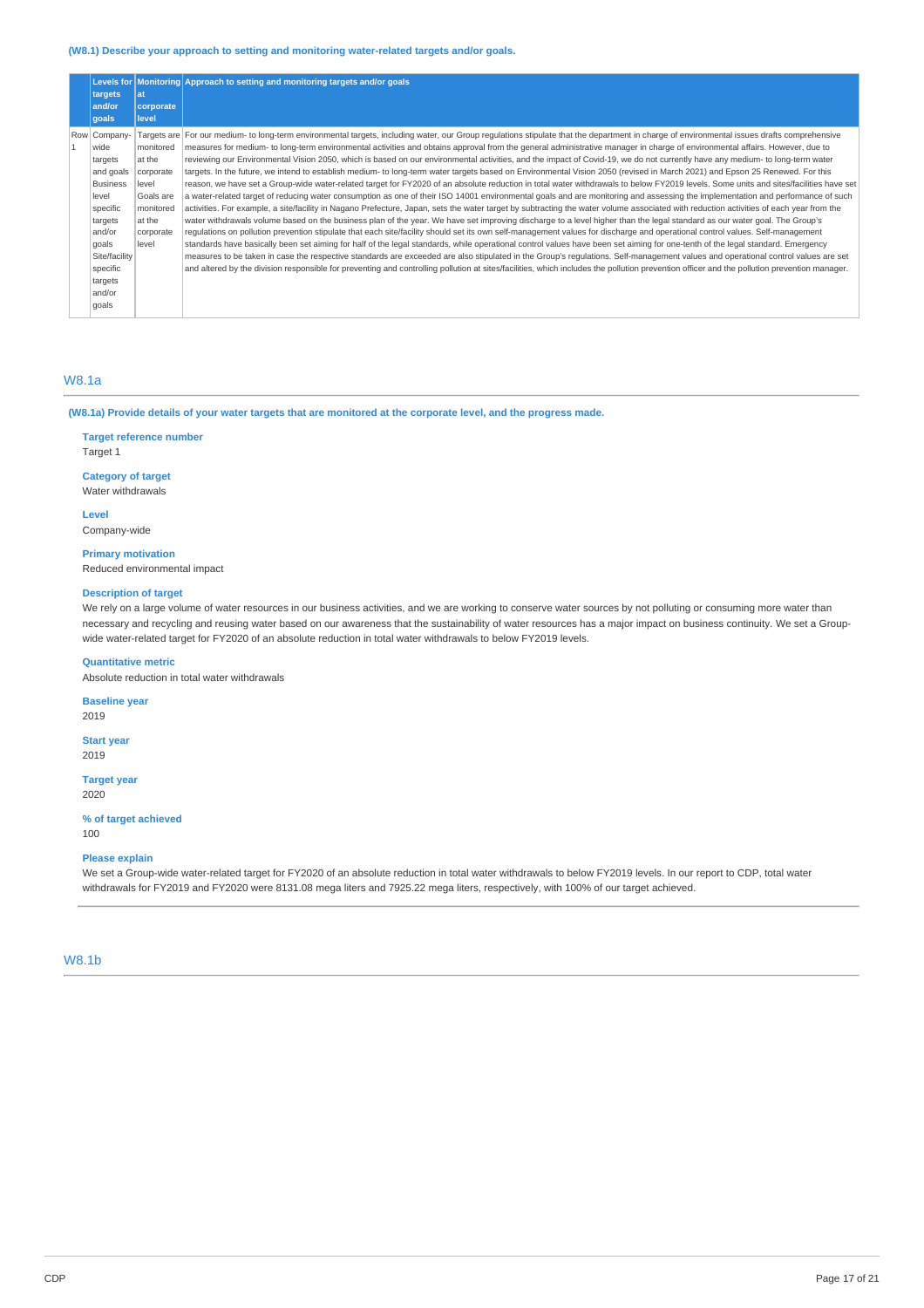#### (W8.1b) Provide details of your water goal(s) that are monitored at the corporate level and the progress made.

#### **Goal**

Improve wastewater quality beyond compliance requirements

#### **Level**

Site/facility

## **Motivation**

Corporate social responsibility

#### **Description of goal**

Given that Epson was founded close to Lake Suwa, an area of rich nature, the local community expects us to engage in water quality protection activities, and we have taken strict wastewater management measures. In the 1970s, when pollution attracted public attention, we set self-management values which were stricter than the legal standards set in laws and ordinances, and painstakingly worked to prevent water pollution. At present, the Group's regulations on pollution prevention stipulate that each site/facility should set its own self-management values for discharge and operational control values, and self-management standards have been set at each site/facility at half of the legal standards, while operational control values have been set at one-tenth of the legal standard. Through these measures, the entire Group has achieved and maintains improvements in wastewater above the legal standards. "Control of water and drainage" is one of our key CSR themes. We believe that the establishment of group-wide self-management standards and operational control values for wastewater will contribute to water quality protection not only in the vicinity of Lake Suwa, but also in countries around the world where our sites/facilities are located.

**Baseline year** 1970

**Start year** 1970

**End year** 2020

#### **Progress**

Given that our water quality protection efforts are permanent, for convenience we have chosen reporting year (FY2020) as the final year. We have been working to protect water quality since the 1970s by setting self-management values, so we set the baseline year and start year as 1970. To evaluate the effort, we use each water quality item measured at each site/facility as an assessment indicator, and at a minimum, we take the threshold for judging success as each water quality item not exceeding the legal standard. For example, in FY2020, the Hirooka Plant regularly measured water quality for approximately 20 items, including pH, BoD, and SS, and the results ranged from 7.1 to 7.5 compared to the pH self-management value of 5.8 to 8.6. No plants exceeded legal standards for wastewater in FY 2020.

#### W9. Verification

### W9.1

(W9.1) Do you verify any other water information reported in your CDP disclosure (not already covered by W5.1a)? Yes

### W9.1a

**(W9.1a) Which data points within your CDP disclosure have been verified, and which standards were used?**

| <b>Disclosure</b><br>module | Data verified                                  | Verification<br>standard | Please explain                                                                                                                |
|-----------------------------|------------------------------------------------|--------------------------|-------------------------------------------------------------------------------------------------------------------------------|
| W1 Current                  | Water consumption data for a total of 43 Epson | <b>ISAE 3000</b>         | An external verification organization verified water-related data at a total of 43 Epson Group sites through document reviews |
| state                       | Group sites.                                   |                          | and on-site verifications.                                                                                                    |

### W10. Sign off

### W-FI

(W-FI) Use this field to provide any additional information or context that you feel is relevant to your organization's response. Please note that this field is optional **and is not scored.**

### W10.1

**(W10.1) Provide details for the person that has signed off (approved) your CDP water response.**

|       | ob title                              | <b>category</b>       |
|-------|---------------------------------------|-----------------------|
| Row 1 | rporate Strategy Council<br>- 37<br>. | Board/Executive board |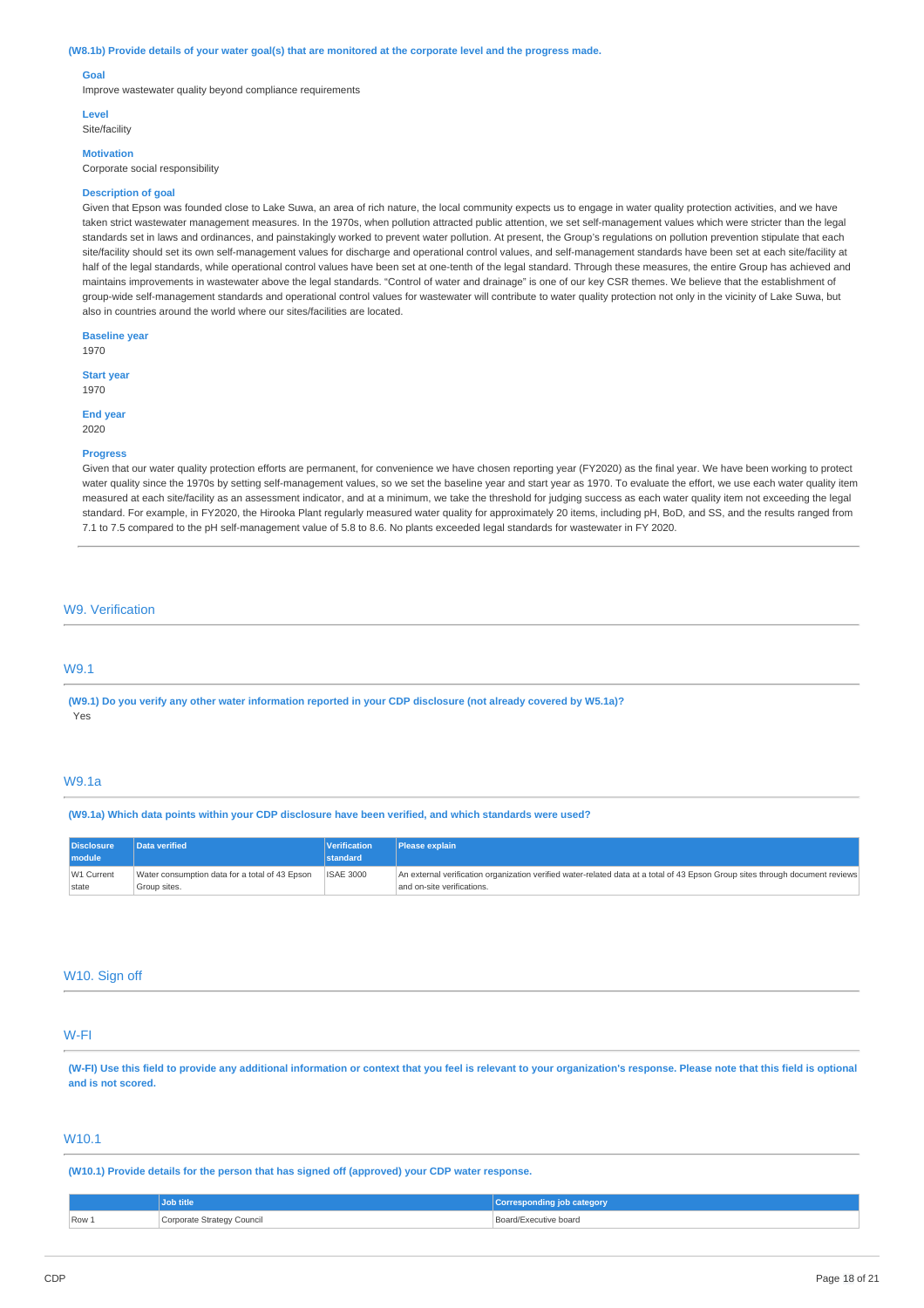## W10.2

(W10.2) Please indicate whether your organization agrees for CDP to transfer your publicly disclosed data on your impact and risk response strategies to the CEO Water Mandate's Water Action Hub [applies only to W2.1a (response to impacts), W4.2 and W4.2a (response to risks)]. No

## SW. Supply chain module

### SW0.1

**(SW0.1) What is your organization's annual revenue for the reporting period?**

|            | .<br>           |
|------------|-----------------|
| $  Row_1 $ | )()()()()(<br>. |
|            |                 |

## SW0.2

**(SW0.2) Do you have an ISIN for your organization that you are willing to share with CDP?** Yes

## SW0.2a

#### **(SW0.2a) Please share your ISIN in the table below.**

|       | <b>ISIN country code</b> | <b>ISIN</b> numeric identifier (including single check digit) |  |
|-------|--------------------------|---------------------------------------------------------------|--|
| Row 1 | ◡                        | 3414750004                                                    |  |

## SW1.1

(SW1.1) Could any of your facilities reported in W5.1 have an impact on a requesting CDP supply chain member? No facilities were reported in W5.1

## SW1.2

### **(SW1.2) Are you able to provide geolocation data for your facilities?**

|       | Are you able to provide geolocation data for your facilities? | Comment |
|-------|---------------------------------------------------------------|---------|
| Row 1 | Yes, for all facilities                                       |         |

### SW1.2a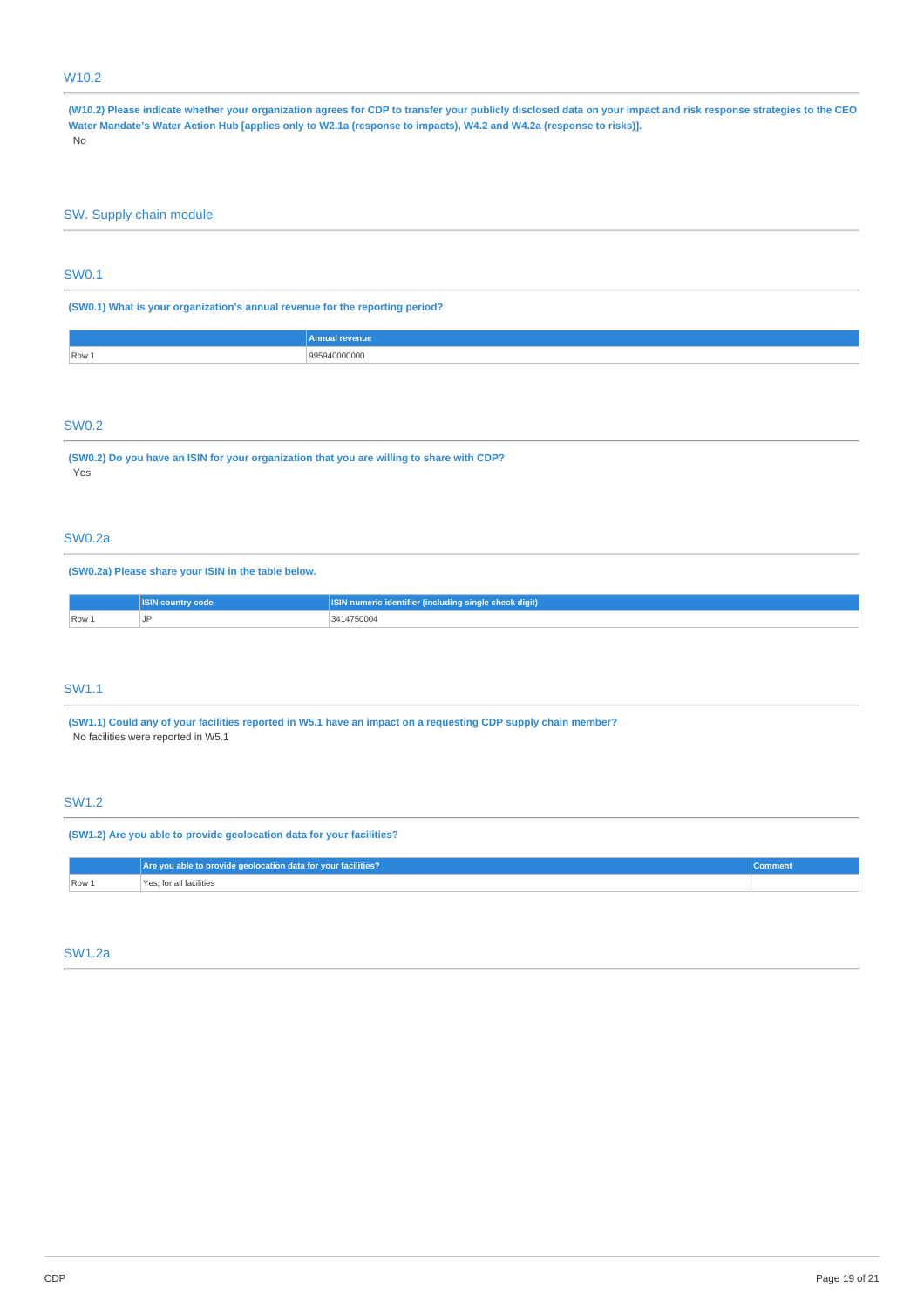### **(SW1.2a) Please provide all available geolocation data for your facilities.**

| <b>Identifier</b>                                  | Latitude     | Longitude     | <b>Comment</b> |
|----------------------------------------------------|--------------|---------------|----------------|
| Seiko Epson Corp. Head Office                      | 36.053441    | 138.115102    |                |
| Seiko Epson Corp. Hirooka Office                   | 36.152927    | 137.951959    |                |
| Seiko Epson Corp. Fujimi Plant                     | 35.936918    | 138.207244    |                |
| Seiko Epson Corp. Suwa Minami Plant                | 35.932436    | 138.217333    |                |
| Seiko Epson Corp. Shiojiri Plant                   | 36.105029    | 137.969383    |                |
| Seiko Epson Corp. Matsumoto Minami Plant           | 36.158039    | 137.976186    |                |
| Seiko Epson Corp. Toyoshina Plant                  | 36.302507    | 137.93012     |                |
| Seiko Epson Corp. Ina Plant                        | 35.922437    | 137.981375    |                |
| Seiko Epson Corp. Hino Office                      | 35.672129    | 139.404145    |                |
| Seiko Epson Corp. Chitose Plant                    | 42.790328    | 141.699172    |                |
| Seiko Epson Corp. Matsumoto Plant                  | 36.23786     | 137.95752     |                |
| Seiko Epson Corp. Kanbayashi Plant                 | 36.190331    | 137.922326    |                |
| Seiko Epson Corp. Sapporo Software Center          | 43.03619     | 141.499813    |                |
| Seiko Epson Corp. Oita Software Center             | 33.3368      | 131.488987    |                |
| Epson Repair Corp.                                 | 35.458523    | 134.242694    |                |
| Epson Mizube Corp.                                 | 36.059804    | 138.110602    |                |
| Epson Atmix Corp. Head Office                      | 40.538114    | 141.505235    |                |
| Epson Atmix Corp. Kita-Inter Plant                 | 40.546493    | 141.427934    |                |
| Miyazaki Epson Corp.                               | 31.843367    | 131.375137    |                |
| Akita Epson Corp. Head Office                      | 39.204422    | 140.498671    |                |
| Epson Avasys Corp. Head Office                     | 36.363437    | 138.22757     |                |
| Epson Avasys Corp. Ueda Office                     | 36.360368    | 138.221103    |                |
| Epson Telford Ltd.                                 | 52.717943    | $-2.465233$   |                |
| EPSON DO BRASIL INDUSTRIA E COMERCIO LTDA.         | $-23.495573$ | -46.835783    |                |
| Epson Portland Inc. Head Office                    | 45.548269    | -122.890335   |                |
| Epson Portland Inc. Longview Office                | 46.14722     | $-122.987502$ |                |
| PT. Indonesia Epson Industry                       | $-6.327955$  | 107.116783    |                |
| Epson Precision (Philippines), Inc. Lipa Plant     | 14.011959    | 121.173149    |                |
| Epson Precision Malaysia Sdn. Bhd.                 | 3.205032     | 101.616882    |                |
| Epson Precision (Thailand) Ltd.                    | 13.603507    | 101.343337    |                |
| Epson Precision (Johor) Sdn. Bhd.                  | 1.515206     | 103.730026    |                |
| PT Epson Batam                                     | 1.069511     | 104.019875    |                |
| Epson Engineering (Shenzhen) Ltd.                  | 22.554459    | 113.936268    |                |
| Epson Precision (Shenzhen) Ltd.                    | 22.694132    | 113.817482    |                |
| Tianjin Epson Co., Ltd.                            | 39.118648    | 117.148828    |                |
| Epson Precision Suzhou Co., Ltd.                   | 31.311885    | 120.527987    |                |
| Epson Wuxi Co., Ltd.                               | 31.548771    | 120.353937    |                |
| Epson Surface Engineering (Zhenjiang) Co., Ltd.    | 32.162478    | 119.614982    |                |
| Singapore Epson Industrial Pte. Ltd. Main-Plant    | 1.334589     | 103.641393    |                |
| Singapore Epson Industrial Pte. Ltd. Plating-Plant | 1.326158     | 103.691228    |                |
| Epson Taiwan Technology & Trading Ltd.             | 25.034263    | 121.567851    |                |
| Tohoku Epson Corp. Head Office                     | 38.884787    | 139.814495    |                |
| Epson Precision (Thailand) Ltd. Branch office 2    | 13.600013    | 101.340177    |                |

# SW2.1

(SW2.1) Please propose any mutually beneficial water-related projects you could collaborate on with specific CDP supply chain members.

# SW2.2

**(SW2.2) Have any water projects been implemented due to CDP supply chain member engagement?** No

## SW3.1

**(SW3.1) Provide any available water intensity values for your organization's products or services.**

# Submit your response